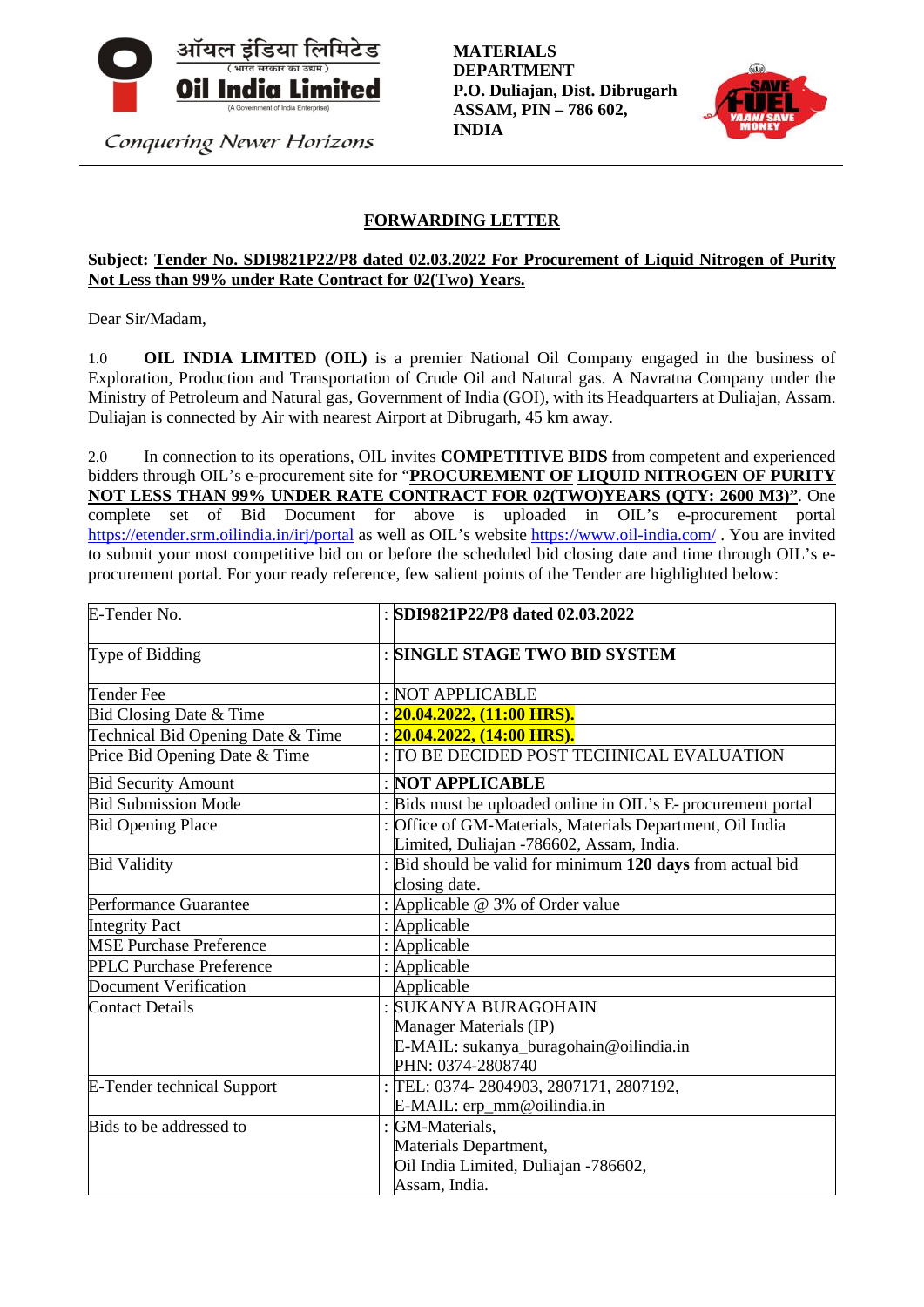| <b>ANNEXURE-IA</b>          | : TECHNICAL SPECIFICATIONS WITH QUANTITY         |
|-----------------------------|--------------------------------------------------|
| <b>ANNEXURE-IB</b>          | : SPECIAL NOTES TO BIDDERS                       |
| <b>ANNEXURE-CCC</b>         | : BID REJECTION CRITERIA(BRC)/ BID EVALUATION    |
|                             | <b>CRITERIA</b>                                  |
| <b>ANNEXURE-G</b>           | : GENERAL NOTES TO BIDDER                        |
| Annexure-DDD                | : FORMAT FOR INTEGRITY PACT                      |
| <b>ANNEXURE-D</b>           | : COMMERCAL CHECKLIST                            |
| <b>ANNEXURE-BB</b>          | : PRICE BID FORMAT/PRICE SCHEDULE -(ATTACHED     |
|                             | IN 'NOTES & ATTACHMENTS')                        |
| <b>ANNEXURE EEE FFF GGG</b> | <b>TECHNICAL BID CHECK LIST/RESPONSE SHEET</b>   |
| <b>ANNEXURE XX</b>          | : FORMAT FOR UNDERTAKING TOWARDS                 |
|                             | <b>COMPLIANCE OF RESTRICTION ON PROCUREMENT</b>  |
|                             | <b>FROM A BIDDER OF A COUNTRY WHICH SHARES A</b> |
|                             | <b>LAND BORDER WITH INDIA</b>                    |
| <b>Annexure BBB</b>         | <b>TAXES AND DUTIES CLAUSE</b>                   |
| Annexure K                  | : FORMAT FOR UNDERTAKING TOWARDS                 |
|                             | <b>SUBMISSION OF AUTHENTIC INFORMATION/</b>      |
|                             | <b>DOCUMENTS</b>                                 |
| Annexure L                  | : DOCUMENT VERIFICATION CLAUSE                   |
| Annexure M                  | : UNDERTAKING BY VENDOR ON SUBMISSION OF         |
|                             | PERFORMANCE BANK GUARANTEE                       |
| Annexure N                  | <b>RESTRICTIONS ON PROCUREMENT FROM A</b>        |
|                             | <b>BIDDER OF COUNTRY WHICH SHARES A LAND</b>     |
|                             | <b>BORDER WITH INDIA</b>                         |
|                             |                                                  |
| General Terms &             | : (i) MM/LOCAL/E-01/2005 FOR E-PROCUREMENT OF    |
| Conditions                  | <b>INDIGENOUS TENDERS</b>                        |
|                             | (ii) GUIDELINE'S TO BIDDERS                      |
|                             | (iii)NEW INSTRUCTIONS                            |
|                             | (iv) BANNING POLICY                              |
|                             |                                                  |
| Annexure J                  | : FORMAT FOR ANNUAL TURN OVER AND NET            |
|                             | <b>WORTH CERTIFICATE</b>                         |
| Annexure- EVIII             | : POLICY TO PROVIDE PURCHASE PREFERENCE          |
|                             | (LINKED WITH LOCAL CONTENT) (PPLC)               |
| Proforma - 1                | : FORMAT FOR UNDERTAKING TOWARDS                 |
|                             | <b>COMPLIANCE OF FINANCIAL CRITERIA</b>          |
|                             |                                                  |

3.0 OIL looks forward to your active participation in the Tender.

Thanking You Yours Faithfully, OIL INDIA LIMITED

(SUKANYA BURAGOHAIN) Manager Materials (IP) For GM-Materials (HoD) For Resident Chief Executive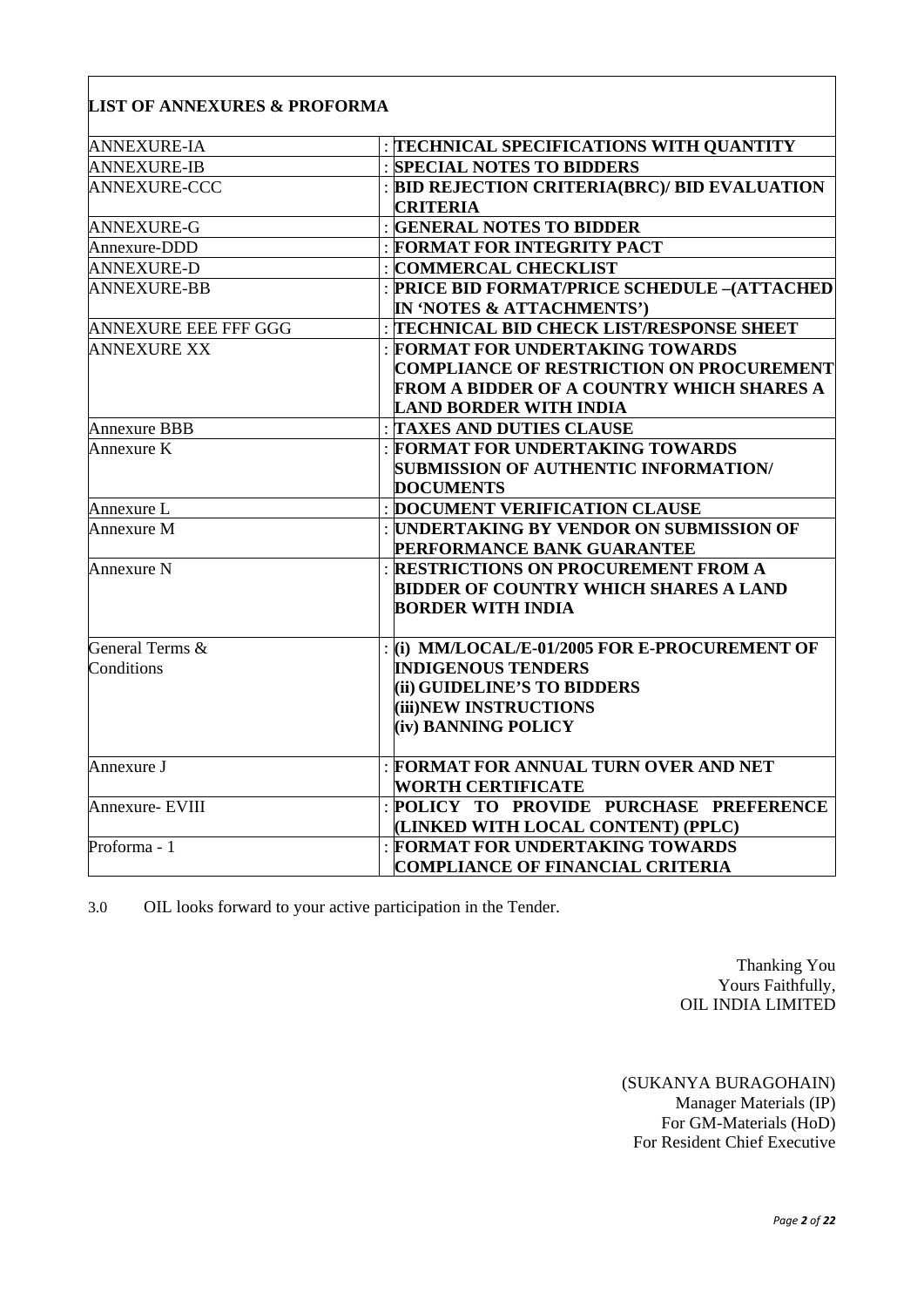# **TECHNICAL SPECIFICATIONS WITH QUANTITY:**

| <b>MATERIALS DESCRIPTION</b>                                                                                         | Quantity   | <b>UOM</b>    | <b>Complied / Not</b><br>Complied.<br>(Remarks if any) |
|----------------------------------------------------------------------------------------------------------------------|------------|---------------|--------------------------------------------------------|
| <b>ITEM NO. 10</b><br><b>LIQUID NITROGEN</b>                                                                         | 2,400      | $\mathbf{M}3$ |                                                        |
| LIQUID NITROGEN of purity not less than 99%.<br>Required for Assam Well Sites located within 120 KM from<br>Duliajan |            |               |                                                        |
| <b>ITEM NO. 20</b><br><b>LIQUID NITROGEN</b>                                                                         | <b>200</b> | <b>M3</b>     |                                                        |
| LIQUID NITROGEN of purity not less than 99%.<br><b>Required for Arunachal Pradesh</b>                                |            |               |                                                        |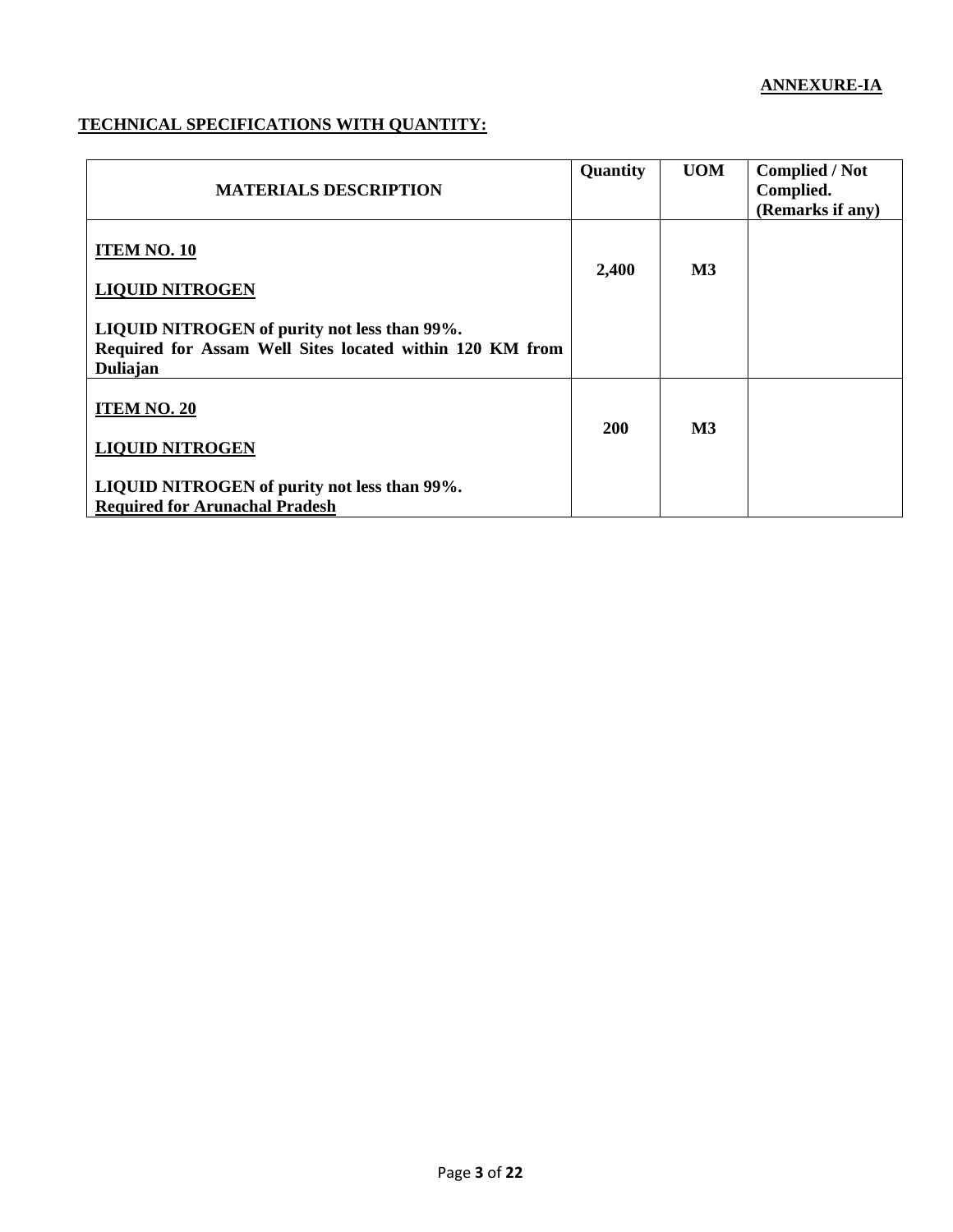## **SPECIAL TERMS AND CONDITION: (FOR ALL THE ITEMS)**

**1. The successful bidder shall ensure uninterrupted supply of liquid nitrogen as and when required by OIL. For the sake of reliability and to have an uninterrupted supply of material for smooth operation of works, OIL reserves the right to award the contract between L1 & L2 successful bidder subject to the condition that L2 bidder agrees to match down their rates with the acceptable rates of L1 bidder. The quantity shall be awarded to the successful L1 & L2 bidders in the ratio of 60:40 (of the estimated quantity). At the time of placing the order, the quantity shall be released in the same ratio against the rate contract so finalized as and when the requirement is received.**

2. Purity of Liquid Nitrogen shall be the essence of the supply contract and OIL shall have the right not to accept any supply with purity less than 99%. The bidder shall have the facilities for testing of Liquid Nitrogen as per International standards at their premises and agree for inspection by OIL officials or by any other agency nominated by OIL if desires so.

3 The bidder shall submit an undertaking, in original, that their capacity is adequate to cover the quantity offered to OIL against the tender in addition to their other commitment. In case, the bidder is not a manufacturer then the bidder shall provide a certificate from the concerned manufacturer.

4. The successful bidder will have to make his own arrangements for supply of Liquid Nitrogen through suitable cryogenic road tankers and to unload directly to Cryogenic tank mounted on Nitrogen Pumping Unit at wellsite located within 120 KM from Duliajan under Duliajan, Moran & Arunachal Pradesh.

5. OIL will give at least 7 days' notice for supply. The successful bidders shall have to ensure that the supply is made positively within 7 days of receipt of the notice from OIL. However, in case of operational exigency, the bidder shall supply within 24 hours of receipt of notice from OIL. Generally, the notice for supply shall be given by OIL representative over telephone/e-mail. The Bidder shall categorically confirm compliance of the requirement.

6. Weighing of the Supplier's tankers shall be done in OIL's weigh bridge located in Materials department inside OIL's Industrial Area in Duliajan during the office hours on all working days. The tankers reporting beyond the working hours on any working day shall be weighed on the next working day. Again, the tankers reporting after office hours of the last working day of the week will be weighed on the first working day of the following week. OIL will not be responsible for the period for which the supplier's tankers become standby and also for any evaporation losses incurred during such standby period. However, OIL reserves the right to allow the tankers to be weighed outside in Govt. Authorized weigh bridges even during holidays / working days in order to meet exceptional operational exigencies. After the award of the contract, the successful bidders shall submit to OIL a list of atleast 3 (three) Govt. Authorized weigh bridges located one each in Sibsagar, Dibrugarh and Tinsukia for the same.

7. The tentative monthly requirement is 110 Cu. Mtr Approx. However, the actual requirement may vary and the selected bidder must supply as per OIL's requirement.

8. Payment will be made against bills for the actual quantities supplied.

9. Both the items will be procured from the same source and evaluation will be done accordingly.

#### **Bidders should submit their bids (preferably in tabular form) explicitly mentioning compliance / noncompliance to all the terms and conditions of the NIT.**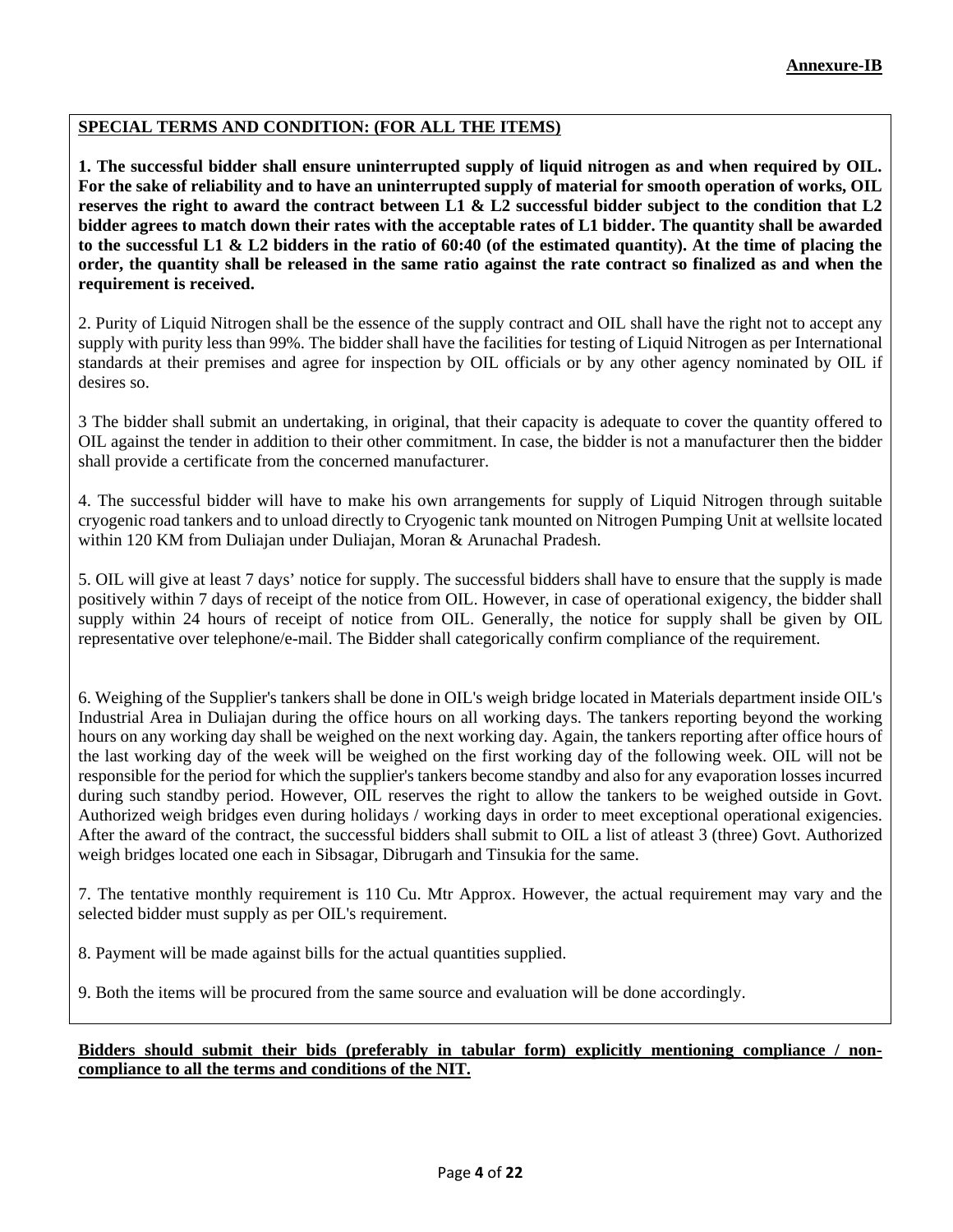# **BID REJECTION CRITERIA (BRC) / BID EVALUATION CRITERIA (BEC)**

The following BRC/BEC will govern the evaluation of the bids received against this tender. Bids that do not comply with stipulated BRC/BEC in full will be treated as non-responsive and such bids shall prima-facie be rejected. Bid evaluation will be done only for those bids that pass through the "Bid Rejection Criteria" as stipulated in this document.

Other terms and conditions of the enquiry shall be as per General Terms and Conditions vide MM/LOCAL/E-01/2005 for E-Procurement of Indigenous Tenders. However, if any of the Clauses of the Bid Rejection Criteria / Bid Evaluation Criteria (BRC / BEC) contradict the Clauses of the tender or MM/LOCAL/E-01/2005 elsewhere, those in the BRC / BEC shall prevail.

| Criteria                                                                                                                                                                                                                                                                                                                                               |                       |  |  |  |  |
|--------------------------------------------------------------------------------------------------------------------------------------------------------------------------------------------------------------------------------------------------------------------------------------------------------------------------------------------------------|-----------------------|--|--|--|--|
|                                                                                                                                                                                                                                                                                                                                                        | <b>Not</b>            |  |  |  |  |
|                                                                                                                                                                                                                                                                                                                                                        | Complied.<br>(Remarks |  |  |  |  |
|                                                                                                                                                                                                                                                                                                                                                        | if any)               |  |  |  |  |
|                                                                                                                                                                                                                                                                                                                                                        |                       |  |  |  |  |
| 1.0 BID REJECTION CRITERIA (BRC):                                                                                                                                                                                                                                                                                                                      |                       |  |  |  |  |
| The bid shall conform generally to the specifications, terms and conditions given in this document.<br>Notwithstanding the general conformity of the bids to the stipulated specifications, the following<br>requirements will have to be particularly met by the Bidders without which the same will be<br>considered as non-responsive and rejected. |                       |  |  |  |  |
| A) TECHNICAL:                                                                                                                                                                                                                                                                                                                                          |                       |  |  |  |  |
| <b>1.0 BIDDER'S QUALIFICATION:</b>                                                                                                                                                                                                                                                                                                                     |                       |  |  |  |  |
| 1.1 The bidder shall be an Original Manufacturer (OM) of Liquid Nitrogen or an authorized<br>dealer of Original Manufacturer of Liquid Nitrogen.                                                                                                                                                                                                       |                       |  |  |  |  |
| 1.2 In case the bidder is an authorized dealer of an Original Manufacturer of Liquid Nitrogen, a copy<br>of valid authorization letter / dealership certificate with proper guarantee / warranty back up on the<br>offered products from the OM (the principal) shall be submitted along with technical bid.                                           |                       |  |  |  |  |
| 1.3 The Bidder shall confirm that there will be no change in OM after submission of bid. The bid<br>shall be rejected in case of any change of the proposed Original Manufacturer after submission of the<br>bid.                                                                                                                                      |                       |  |  |  |  |
| 1.4 Original Manufacturer of Liquid Nitrogen quoting through authorized dealer is not allowed to<br>quote separately/independently against this tender and the bid from such Original Manufacturer will<br>be rejected.                                                                                                                                |                       |  |  |  |  |
| 2.0 BIDDER'S EXPERIENCE:                                                                                                                                                                                                                                                                                                                               |                       |  |  |  |  |
| 2.1 In case the bidder is an Original Manufacturer of the offered item, the following criteria shall be<br>met by the Bidder:                                                                                                                                                                                                                          |                       |  |  |  |  |
| 2.1.1 The bidder shall have the experience of successfully executing atleast one (01) order for<br>minimum 650 M3 of Liquid Nitrogen within last 5 years preceding the original bid closing date of                                                                                                                                                    |                       |  |  |  |  |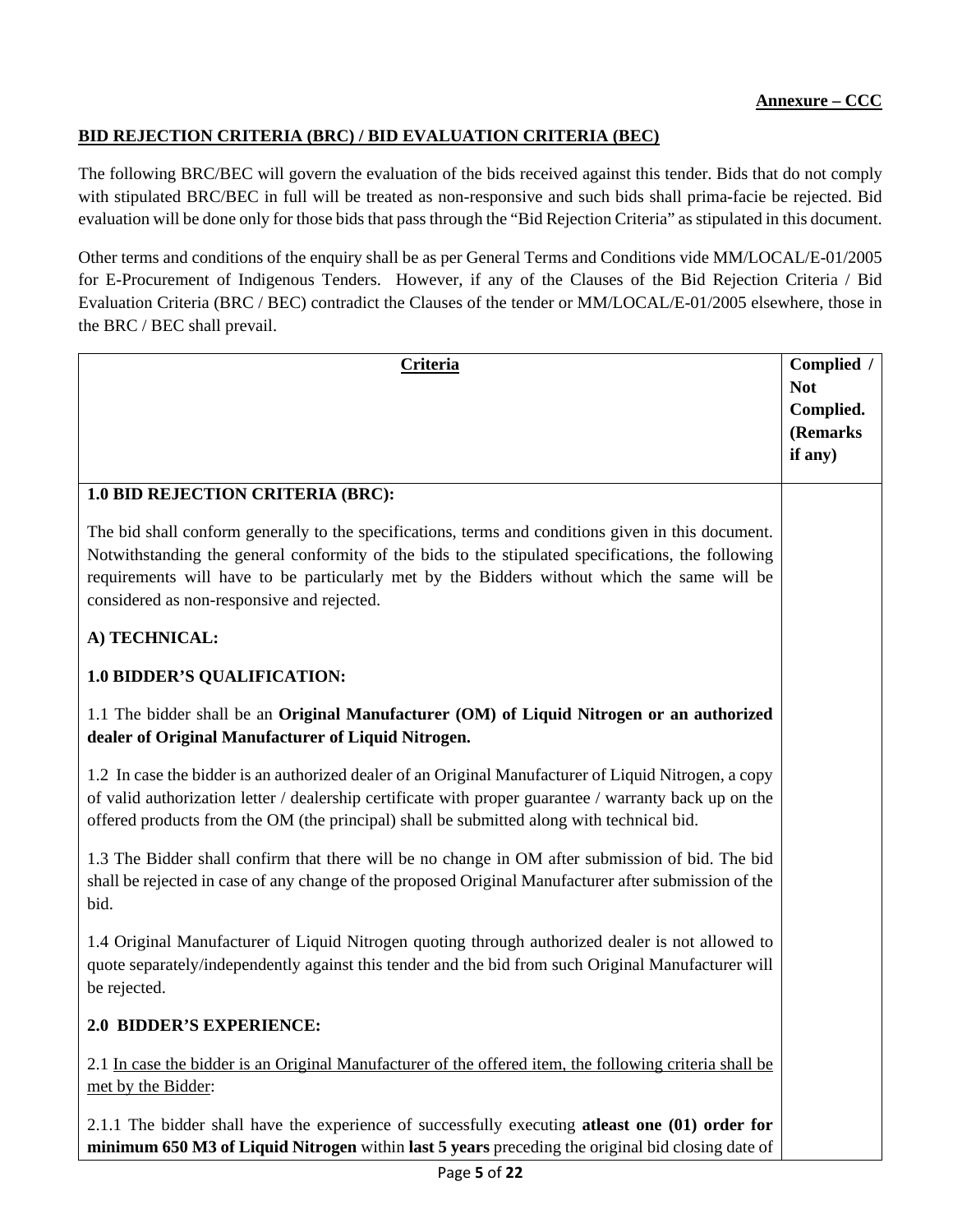the tender, to an Oil & Gas Industry and/or E&P Company and/or service provider to an E&P company, either by themselves or through their dealer.

2.2 In case the Bidder is an authorized dealer of an Original Manufacturer of Liquid Nitrogen, the following criteria shall be met by the Bidder:

2.2.1 The OM shall have the experience of successfully executing **atleast one (01) order for minimum 650 M3 of Liquid Nitrogen** within **last 5 years** preceding the original bid closing date of the tender, to an Oil & Gas Industry and/or E&P Company and/or service provider to an E&P company, either by themselves or through their dealer.

2.2.2 Additionally, the bidder himself shall have the experience of successfully executing **atleast one (01) order for minimum 650 M3 Liquid Nitrogen** within **last 5 years** preceding the original bid closing date of the tender, to an Oil & Gas Industry and/or E&P Company and/or service provider to an E&P company, either from same OM or from any other OM.

# 2.3 **The bidder shall submit documents in support of their previous supply experience and of the principal (OM), as applicable under clause Nos. 2.1.1, 2.2.1 & 2.2.2 mentioned above as follows:**

(a) Copy(ies) of Purchase Order(s)/Contract document(s), and

(b) Any one or combination of the following documents that confirms the successful execution of each of the purchase order(s) / contract(s) –

- Completion report/performance certificate from the clients,

- Bill of lading,
- Delivery challan/Invoice etc.
- Any other documentary evidence that can substantiate the successful

execution of each of the purchase Order(s)/contract(s) cited above.

## **Note:**

**a) The Purchase Order date need not be within 5 (five) years preceding original bid closing date of this tender. However, the execution of supply should be within 5 (five) years preceding original bid closing date of this tender.**

**b) Satisfactory supply/completion/installation report (if submitted) should be issued on client's official letterhead with signature and stamp.**

**B) FINANCIAL:**

a) **Annual Financial Turnover** of the bidder during **any of preceding 03 (three) financial / accounting years from the original bid closing date** should be at least **Rs. 250.30 Lakhs.**

b) Net Worth of the firm should be Positive for preceding financial /Accounting year **(FY: 2021- 2022)**.

**Note - For (a) & (b):**

**Considering the time required for preparation of Financial Statements, if the last date of preceding financial / accounting year falls within the preceding six months reckoned from the**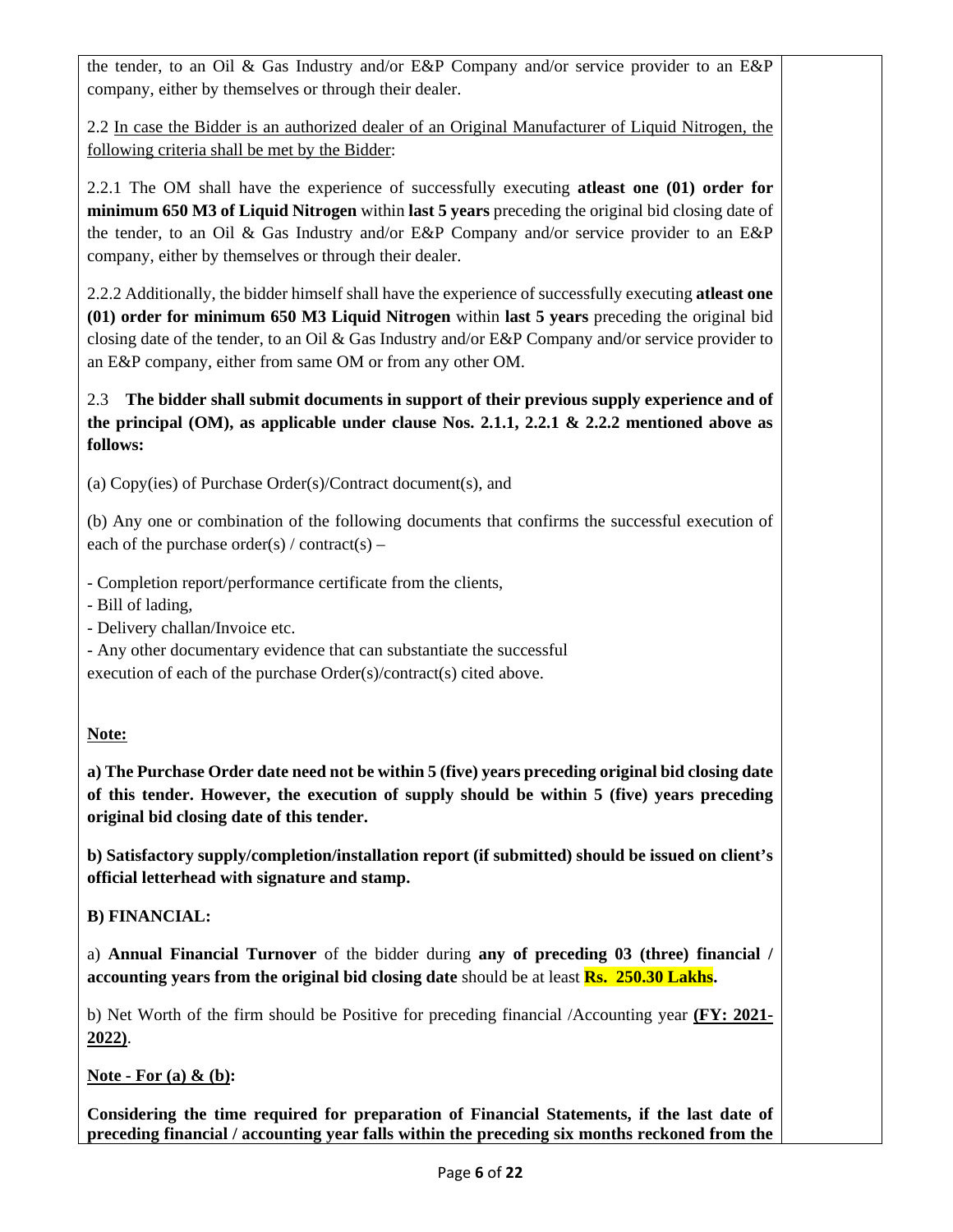**original bid closing date and the Financial Statements of the preceding financial / accounting year are not available with the bidder, then the financial turnover of the previous three financial / accounting years excluding the preceding financial / accounting year will be considered. In such cases, the Net worth of the previous financial / accounting year excluding the preceding financial / accounting year will be considered. However, the bidder has to submit an affidavit/undertaking certifying that 'the balance sheet/Financial Statements for the financial year ….....…… (As the case may be) has actually not been audited so far'.**

**Notes: a) For proof of Annual Turnover & Net worth any one of the following document must be submitted along with the bid:-**

**i) A certificate issued by a practicing Chartered Cost Accountant (with Membership Number and Firm Registration Number), certifying the Annual turnover & Net worth as per format prescribed in ANNEXURE-J.**

*OR* 

**ii) Audited Balance Sheet along with Profit & Loss account."**

**b) In case the bidder is a Central Govt. Organization/PSU/State Govt. Organization/Semi-State Govt. Organization or any other Central/State Govt. Undertaking, where the auditor is appointed only after the approval of Comptroller and Auditor General of India and the Central Government, their certificates may be accepted even though FRN is not available. However, bidder to provide documentary evidence for the same.**

# **C) COMMERCIAL:**

i) Validity of the bid shall be **minimum 120 days** from the Bid Closing Date.

ii) **Bid security**: Not Applicable

iii) Bids are invited under "Single Stage Two Bid System". Bidders have to submit both the "Technocommercial Unpriced Bids" and "Priced Bids" through electronic form in the OIL's e-Tender portal within the bid Closing date and time stipulated in the e-tender. The Techno-commercial Unpriced bid is to be submitted as per scope of works and Technical specification of the tender and the priced bid as per the online Commercial bid format. For details of submission procedure, please refer relevant para of General Terms and Conditions vide MM/LOCAL/E-01/2005 for E-Procurement of Indigenous Tenders. Any offer not complying with the above shall be rejected straightway.

## iv) **Performance Security**:

The successful bidder shall submit Performance Security @ 3% of PO value within 30 days of receipt of the formal purchase order failing which OIL reserves the right to cancel the order and forfeit the Bid Security. Bidders should undertake in their bids to submit Performance Security as stated above.

The Performance Security shall be in the following form:

# **A Bank Guarantee in the prescribed OIL's format valid for 90 days beyond delivery period and applicable warranty/guarantee period (if any).**

**The validity requirement of Performance Security is assuming despatch within stipulated delivery period and conformation to all terms and conditions of order. In case of any delay in despatch or non-confirmation to all terms and conditions of order, validity of the Performance Security is to be extended suitably as advised by OIL.**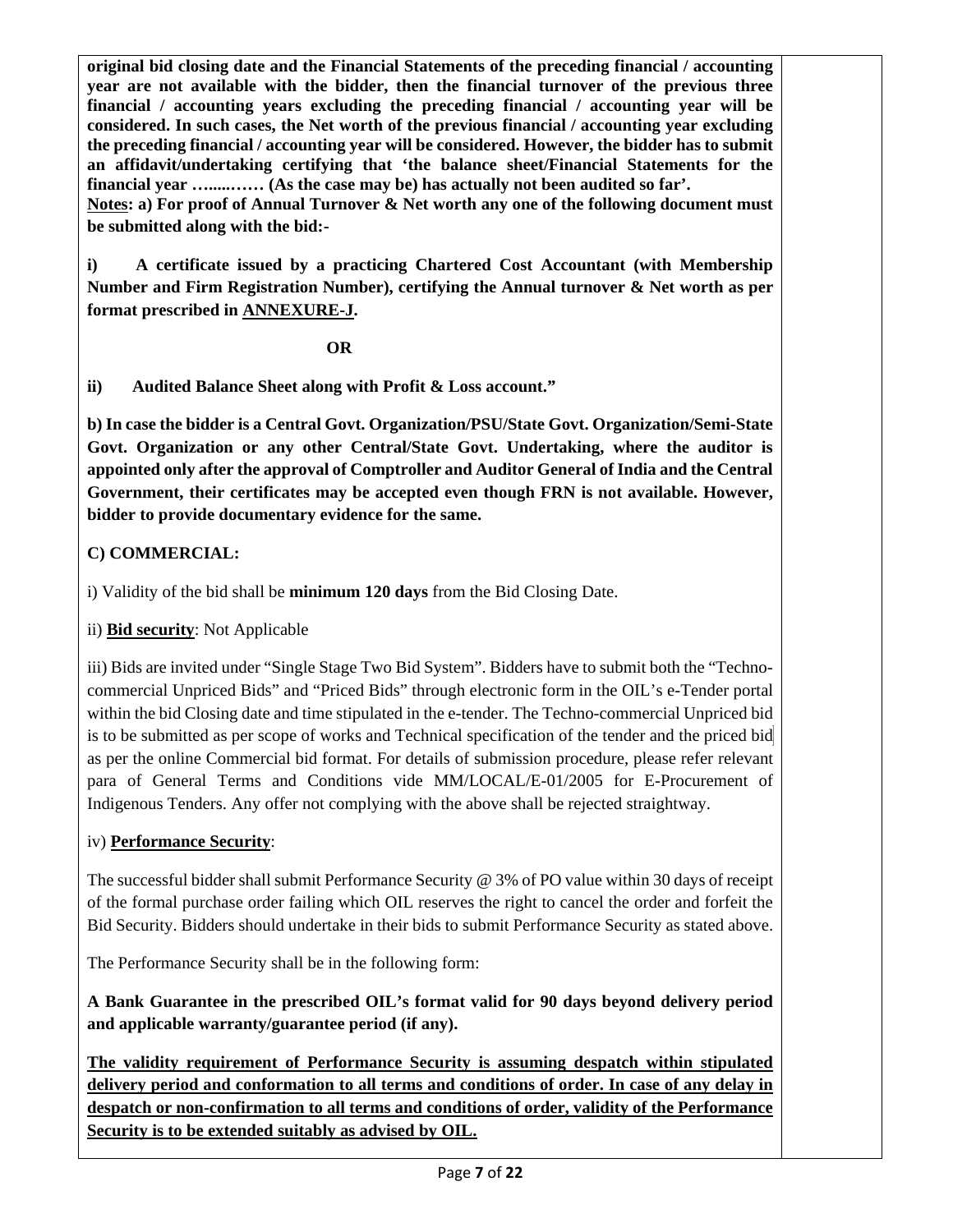### **However, PBG will be applicable only if value of Purchase Order exceeds Rs. 5(five) lakhs.**

v) The prices offered will have to be firm through delivery and not subject to variation on any account. A bid submitted with an adjustable price will be treated as non-responsive and rejected.

vi) Bids received after the bid closing date and time will be rejected. Similarly, modifications to bids received after the bid closing date & time will not be considered.

vii) All the Bids must be Digitally Signed using "Class 3" digital certificate with Organisation's name *(e-commerce application)* as per Indian IT Act obtained from the licensed Certifying Authorities operating under the Root Certifying Authority of India (RCAI), Controller of Certifying Authorities (CCA) of India. The bid signed using other than "Class 3 with Organisation's Name" digital certificate, will be rejected.

## viii) **Technical RFx Response folder is meant for Technical bid only. Therefore, No price should be given in Technical RFx Response folder, otherwise the offer will be rejected.**

ix) Price should be maintained in the "online price schedule" only. The price submitted other than the "online price schedule" shall not be considered.

**x) A bid shall be rejected straightway if it does not conform to any one of the following clauses:**

**(a) Validity of bid shorter than the validity indicated in the Tender.**

**(b) In case the Party refuses to sign Integrity Pact.**

**(c) Annual Turnover of a bidder lower than the Annual turnover mentioned in the Tender.** 

**XI) DELIVERY: The successful bidders shall have to ensure that the supply is made positively within 7 days of receipt of the notice from OIL. However, in case of operational exigency, the bidder shall supply within 24 hours of receipt of notice from OIL. Generally, the notice for supply shall be given by OIL's representative over telephone.**

## **NOTE: FOR CLAUSE NOS. C(iv) OF PBG**

The bidders/successful bidders are requested to advise the Bank Guarantee issuing bank to comply with the following and ensure to submit, the receipt of the copy of SFMS message as sent by the issuing bank branch, along with the original bank guarantee in OIL's tender issuing office:

**"The Bank Guarantee issuing Bank branch must ensure the following:**

**The Bank Guarantee issued by the Bank must be routed through SFMS platform as per following details:**

**(i) MT 760 / MT 760 COV for issuance of Bank Guarantee**

**(ii) MT 760 / MT 767 COV for amendment of Bank Guarantee**

**The above message / intimation shall be sent through SFMS by the BG issuing Bank branch to HDFC Bank, Duliajan Branch, IFS Code – HDFC0002118; SWIFT Code - HDFCINBBCAL.**

**Branch Address: HDFC Bank Limited, Duliajan Branch, Utopia Complex, BOC Gate, Jayanagar, Duliajan, Dibrugarh, PIN – 786602."**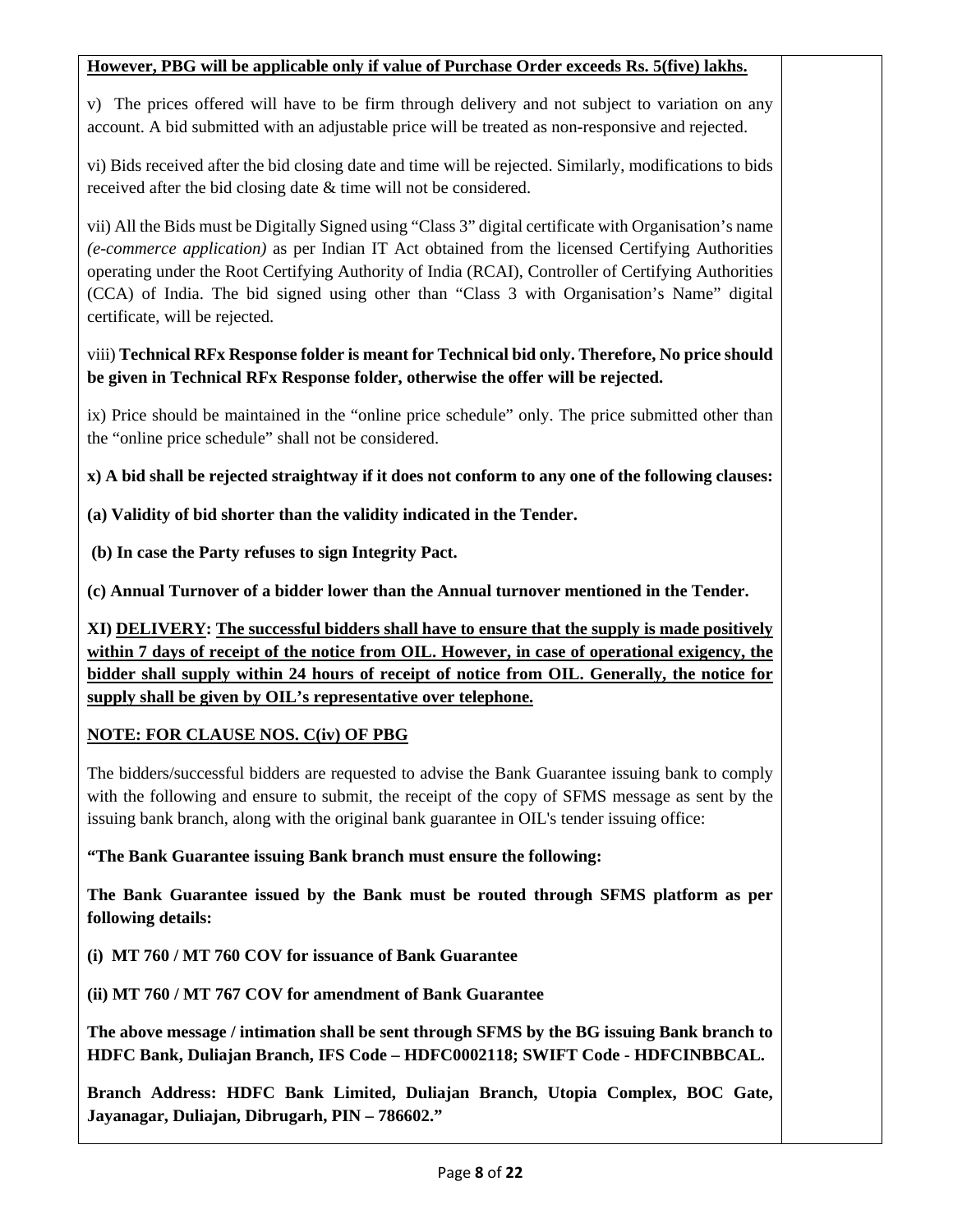# **2.0 BID EVALUATION CRITERIA (BEC)**

The bids conforming to the terms and conditions stipulated in the tender and considered to be responsive after subjecting to the Bid Rejection Criteria as well as verification of original of any or all documents/ documentary evidences pertaining to BRC, will be considered for further evaluation as per the Bid Evaluation Criteria given below. **The original Bid Closing Date shall be considered by OIL for evaluation of BRC criteria even in case of any extension of the original Bid Closing Date.**

# **A) TECHNICAL:**

1.0 Bidder's Compliance to Technical, Commercial and other Special Terms as mentioned in NIT.

# **B) COMMERCIAL:**

i) To evaluate the inter-se-ranking of the offers, all Taxes / Levies will be considered as per prevailing Govt. guidelines as applicable on the bid opening date. Bidders may check this with the appropriate authority before submitting their offer.

ii) Priced bids of only those bidders will be opened whose offers are found technically acceptable. The technically acceptable bidders will be informed before opening of the "priced bid".

iii) A job executed by a bidder for its own organization / subsidiary cannot be considered as experience for the purpose of meeting BEC.

iv) To ascertain the substantial responsiveness of the bid OIL reserves the right to ask the bidder for clarification in respect of clauses covered under BRC also and such clarifications fulfilling the BRC clauses in toto must be received on or before the deadline given by the company, failing which the offer will be summarily rejected.

## **NOTE:**

**Bidders should submit their bids (preferably in tabular form) explicitly mentioning compliance / non compliance to all the terms and conditions of the NIT.**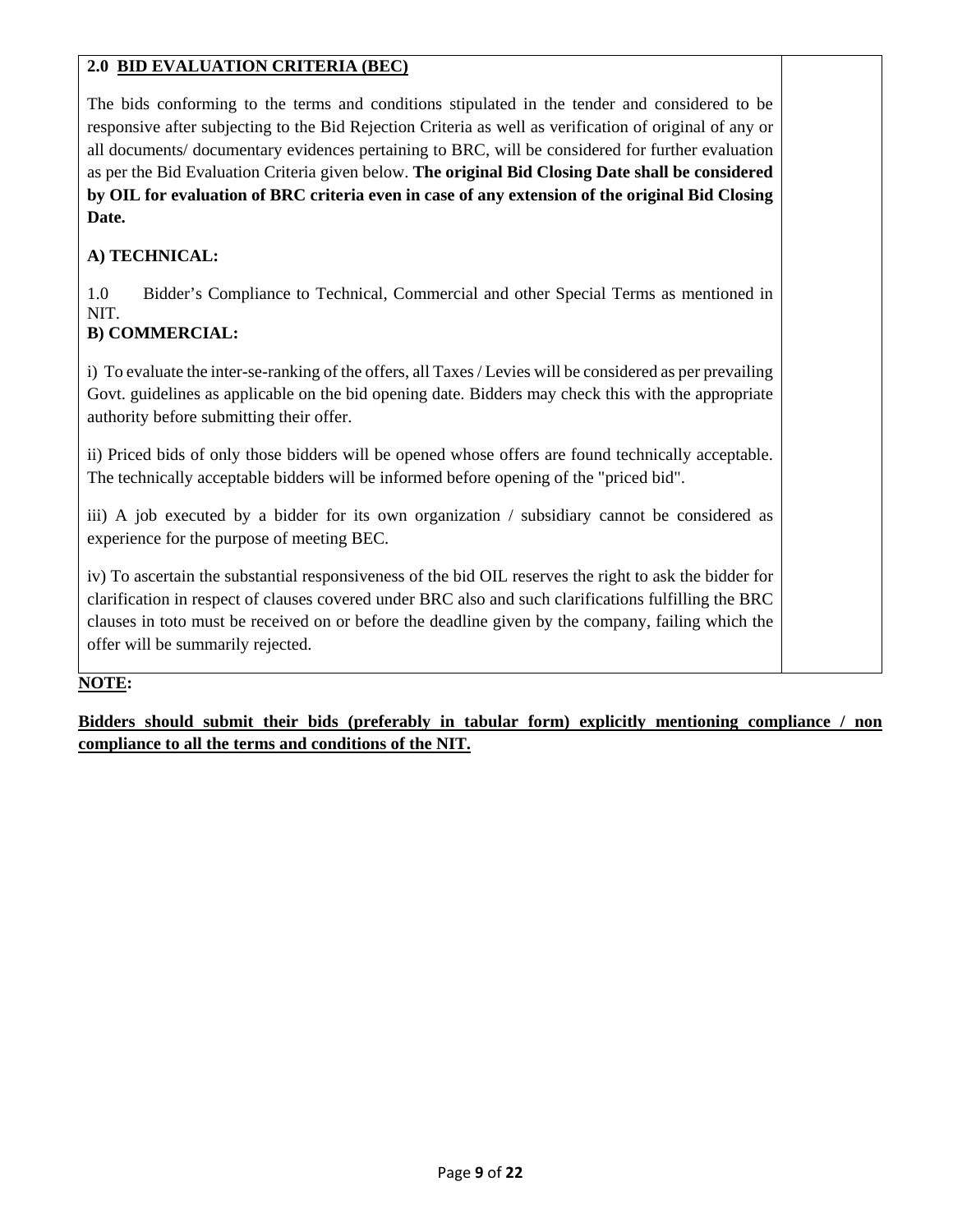#### **GENERAL NOTES TO BIDDERS:**

- 1.0 **For technical support on various matters viz. Online registration of vendors, Resetting of Passwords, submission of online bids etc, vendors should contact OIL's ERP MM Deptt at following: Tel Nos. = 0374-2807178/ 7171/ 7192/ 4903. Email id = [erp\\_mm@oilindia.in;](mailto:erp_mm@oilindia.in) [esupport@oilindia.in](mailto:esupport@oilindia.in)**
- 2.0 "General Terms & Conditions" for e-Procurement as per Booklet No. MM/LOCAL/E-01/2005 for E-Procurement of Indigenous Tenders.
- 3.0 The prescribed Bid Forms for submission of bids are available in the Technical RFx-> External Area > Tender Documents.
- 4.0 Bidder are advised to fill up the Technical bid check list (Annexure EEE) and Response sheet (Annexure FFF) given in MS excel format in Technical RFx -> External Area -> Tender Documents. The above filled up document to be uploaded in the Technical Attachment. For details please refer "Vendor User Manual" / "NEW INSTRUCTIONS"
- 5.0 All corrigenda, addenda, amendments, time extension, clarifications etc. To the tender will be hoisted on OIL's website ( [www.oil-india.com](http://www.oil-india.com/) ) and in the e-portal (<https://etenders.srm.oilindia.in/irj/portal> ) only and no separate notification shall be issued in the press. Prospective bidders are requested to regularly visit the website and e-portal to keep themselves updated.
- 6.0 The tender is invited under SINGLE STAGE- TWO BID SYSTEM. The bidders are required to submit both the "TECHNO-COMMERCIAL UNPRICED BID" and "PRICED BID" through electronic format in the OIL's e-Tender portal within the Bid Closing Date and Time stipulated in the e-Tender.
- 6.1 Please ensure that Technical Bid / all technical related documents related to the tender are uploaded in the Technical RFx Response-> Technical Attachment only. The "TECHNO-COMMRCIAL UNPRICED BID" shall contain all techno-commercial details except the prices. Please note that no price details should be uploaded in Technical RFx Responses.
- 6.2 The "PRICE BID" must contain the price schedule and the bidder's commercial terms and conditions.For price upload area, please refer "NEW INSTRUCTIONS". Please refer Annex-BB for price schedule.

#### 6.3 **Offer not complying with above submission procedure will be rejected as per Bid Rejection Criteria mentioned in Annexure-CCC.**

7.0 Please note that all tender forms and supporting documents are to be submitted through OIL's e-Procurement site only except following documents which are to be submitted manually in sealed envelope super scribed with **Tender no.** and **Due date** to **GM- Materials (HoD), Materials Department, Oil India Limited, Duliajan - 786602, Assam** on or before the Bid Closing Date and Time mentioned in the Tender.

**a) Detailed Catalogue (if any)**

**b) Any other document required to be submitted in original as per tender requirement**

All documents submitted in physical form should be signed on all pages by the authorised signatory of the bidder and to be submitted in Duplicate.

- 8.0 **Benefits to Micro & Small Enterprises (MSEs) as per OIL's Public Procurement Policy for Micro and Small Enterprises (MSEs) shall be given. Bidders are requested to go through ANNEXURE – I of MM/LOCAL/E-01/2005 for E-Procurement of Indigenous Tenders for more details.**
- 9.0 Bidders are requested to examine all instructions, forms, terms and specifications in the bid. Failure to furnish all information required as per the NIT or submission of offers not substantially responsive to the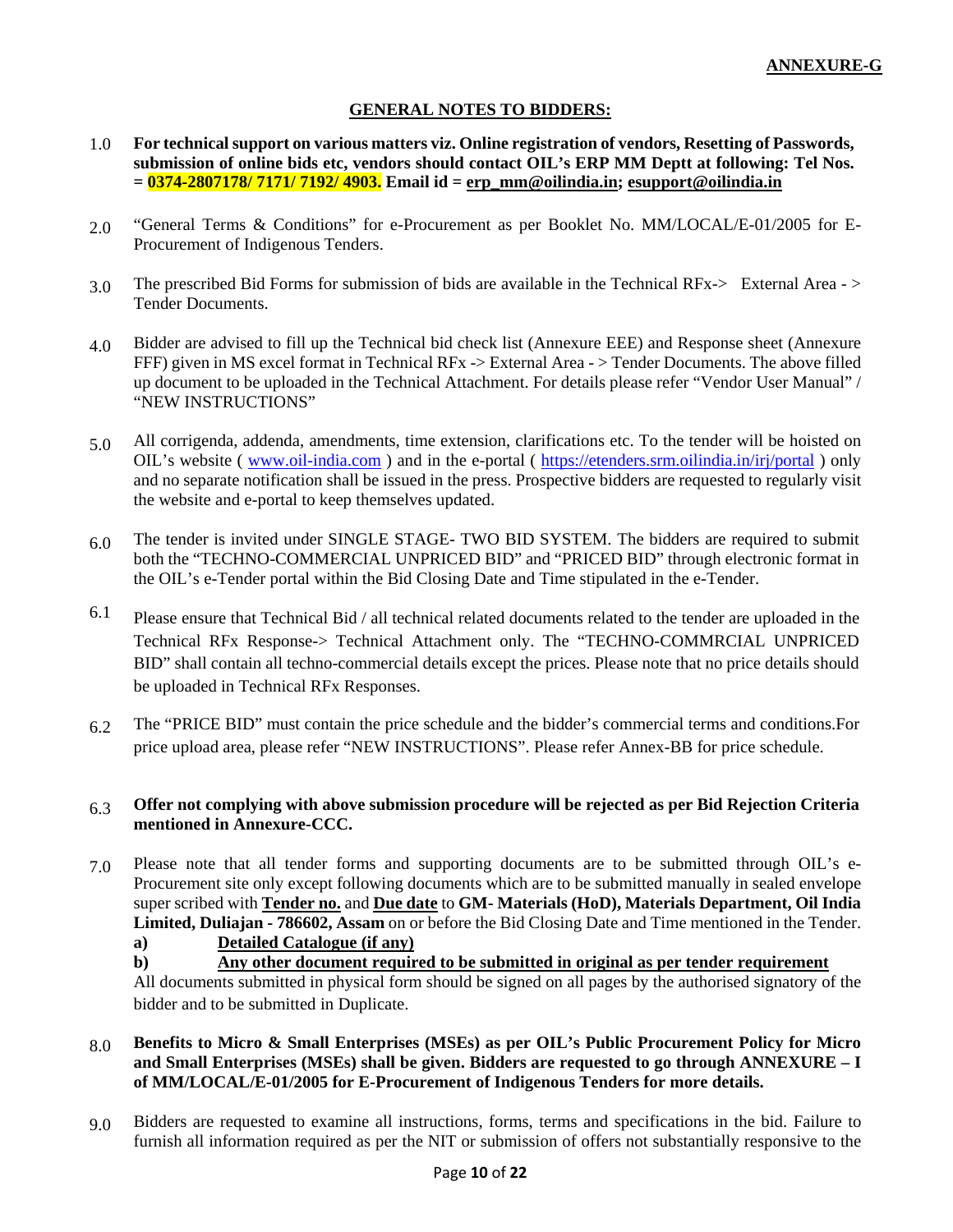bid in every respect will be at the bidder's risk and may result in rejection of its offer without seeking any clarifications

- 10.0 Bidders must ensure that their bid is uploaded in the system before the tender closing date and time. Also, they must ensure that above documents which are to be submitted in a sealed envelope are also submitted at the above-mentioned address before the bid closing date and time failing which the offer shall be rejected.
- 11.0 Bid must be submitted electronically only through OIL's e-procurement portal. Bid submitted in any other form will be rejected.
- 12.0 The tender shall be governed by the Bid Rejection & Bid Evaluation Criteria given in enclosed **Annexure-CCC**. However, if any of the Clauses of the Bid Rejection Criteria / Bid Evaluation Criteria (as per **Annexure-CCC**) contradict the Clauses of the tender and / or "General Terms & Conditions" as per Booklet No. MM/LOCAL/E-01/2005 for E-Procurement of Indigenous Tenders elsewhere, those in the BEC / BRC shall prevail.
- 13.0 To ascertain the substantial responsiveness of the bid OIL reserves the right to ask the bidder for clarification in respect of clauses covered under BRC also and such clarifications fulfilling the BRC clauses in toto must be received on or before the deadline given by the company, failing which the offer will be summarily rejected.
- 14.0 Please do refer the User Manual provided on the portal on the procedure How to create Response for submitting offer.
- 15.0 (1) PAYMENT TERM: OIL's standard payment terms are as listed under:

(i) Payment will generally be made against completed supply, including installation  $\&$  commissioning (if included in Supplier's scope). Where phased delivery is indicated in the order, payment will be made against each lot as per phasing.

(ii) Payment to the extent of maximum 90% of the value of supply will be released within 21 days of receipt of materials at destination/site as per purchase order against direct submission of undisputed invoice to OIL and the remaining 10% shall be released upon acceptance of goods after due adjustment towards applicable Liquidated Damages.

In certain cases, OIL will consider release of 100% payment within 21 days of receipt and acceptance of supply at destination/site as per purchase order against undisputed invoice, subject to adjustment towards applicable Liquidated Damages.

(iii) Wherever installation and commissioning etc. are to the scope of Supplier, maximum 80% of the cost of materials shall be payable within 21 days of receipt & verification of completeness of all the goods at destination/site as per purchase order against undisputed invoice and the remaining payment shall be released after successful commissioning.

**The above payment terms supersede all the payment terms contained elsewhere in the tender document as well as "General Terms and Conditions for e-Procurement" (Document No. MM/LOCAL/E-01/2005). Bidders to note that no other payment terms, apart from the above listed payment terms, shall be accepted by OIL.**

16.0 Any sum of money due and payable to the contractor (including Security Deposit refundable to them) under this or any other contract may be appropriated by Oil India Limited and set-off against any claim of Oil India Limited (or such other person or persons contracting through Oil India Limited) for payment of sum of money arising out of this contract or under any other contract made by the contractor with Oil India Limited (or such other person or persons contracting through Oil India Limited).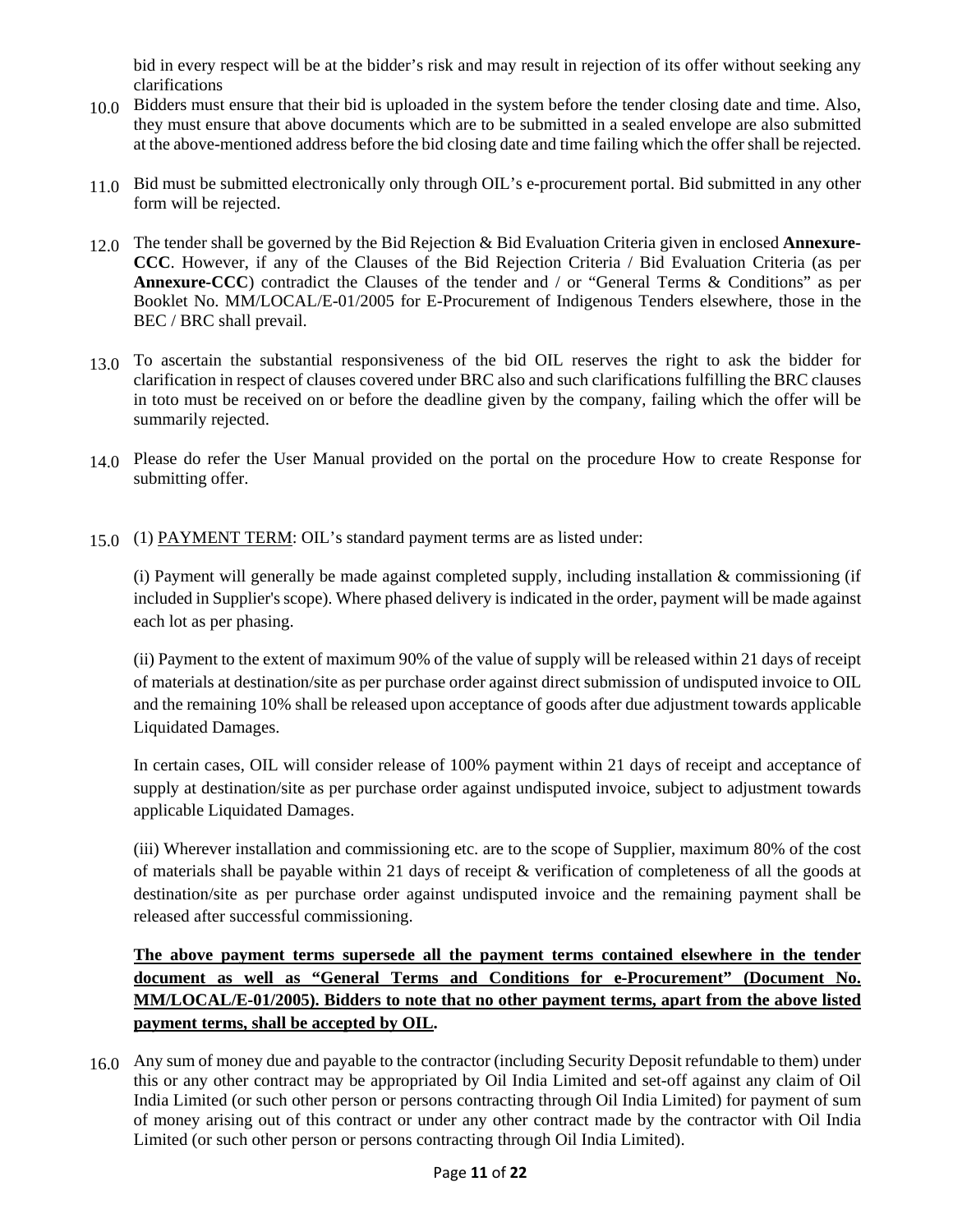- 17.0 While submitting the offers bidders are requested to refer to the enclosed **Annexure – BB (Price Bid Format and Evaluation Criteria).**
- 18.0 **Bidders should fill-up and submit along with their bid an UNDERTAKING towards authenticity of information/documents furnished by them, as per enclosed ANNEXURE-K**
- 19.0 **The applicable GST on the Liquidated Damage if any, shall have to be borne by the seller. Accordingly, the Liquidated Damage shall be recovered from the seller along with applicable GST.**
- 20.0 **ONLINE VIEWING OF PRICE BY BIDDER**: For convenience of the qualified Bidders and to improve transparency, the rates/costs quoted by bidders against OIL's e-tenders shall be available for online viewing by such Bidders whose price bids are opened by Company. A Bidder can view item-wise rates/ costs of all other such peer bidders against the tender immediately after price bid opening, if the e-tender is floated by Company with PRICE CONDITION. In case the Price-Bid is invited by Company through attachment form under "Notes & Attachment" (i.e., NO PRICE Condition), Bidders must upload their detailed Price-Bid as per the prescribed format under "Notes & Attachment", in addition to filling up the "Total Bid Value" Tab taking into account the cost of all individual line items and other applicable charges like freight, tax, duties, levies etc. Under NO PRICE Condition (i.e., Price Bid in attachment form), the "Total Bid Value" as calculated & quoted by the Bidder shall only be shared amongst the eligible bidders and Company will not assume any responsibility whatsoever towards calculation errors/ omissions therein, if any. Notwithstanding to sharing the "Total Bid Value" or the same is whether filled up by the Bidder or not, Company will evaluate the cost details to ascertain the inter-se-ranking of bidders strictly as per the uploaded attachment and Bid Evaluation Criteria only. Online view of prices as above shall be available to the Bidders only upto seven days from the date of Price-Bid opening of the tender.
- 21.0 **DISCLAIMER**: Rates/Costs shown above are as calculated/quoted by the respective Bidder. Company does not assume any responsibility and shall not be liable for any calculation error or omissions. However, for placement of order/award of contract, Company shall evaluate the cost details to determine the interse-ranking of Bidders strictly as per their Price-Bids and Bid Evaluation Criteria of the Tender. OIL INDIA LTD accepts no liability of any nature resulting from mismatch of "Total Bid Value" & price submitted under "Notes & Attachment" by any bidder and no claim whatsoever shall be entertained thereof.
- 22.0 **PBG UNDERTAKING FORM:** In the event of award of purchase order against this tender, the successful bidder **must comply with the stipulations** of the enclosed **"PBG UNDERTAKING FORM - ANNEXURE-M"** and **submit it duly filled-in along-with their PBG (Performance Bank Guarantee).**
- 23.0 **RESTRICTIONS ON PROCUREMENT FROM A BIDDER OF A COUNTRY WHICH SHARES A LAND BORDER WITH INDIA:** It is for information of all Bidders that Office Memorandum No. F.No.6/18/2019-PPD dated 23.07.2020 issued by Public Procurement Division under Department of Expenditure of Ministry of Finance will also be applicable against the tender. Therefore, all bidders are requested to be guided by the **Clauses**stipulated in the enclosed **Annexure-N** of this tender. In this respect, the format of **Undertaking** to be submitted by the bidders is given vide **Annexure-XX** of this tender.
- 24.0 Any deviation(s) from the tender specification should be clearly highlighted specifying justification in support of deviation.
- 25.0 **OPPORTUNITY TO STARTUP AND MICRO & SMALL ENTERPRISES**:

In case a Startup (defined as per Ministry of Commerce and Industry (Department of Industrial Policy and Promotion, DIPP) latest notification]/ MSE is interested in supplying the tendered item but does not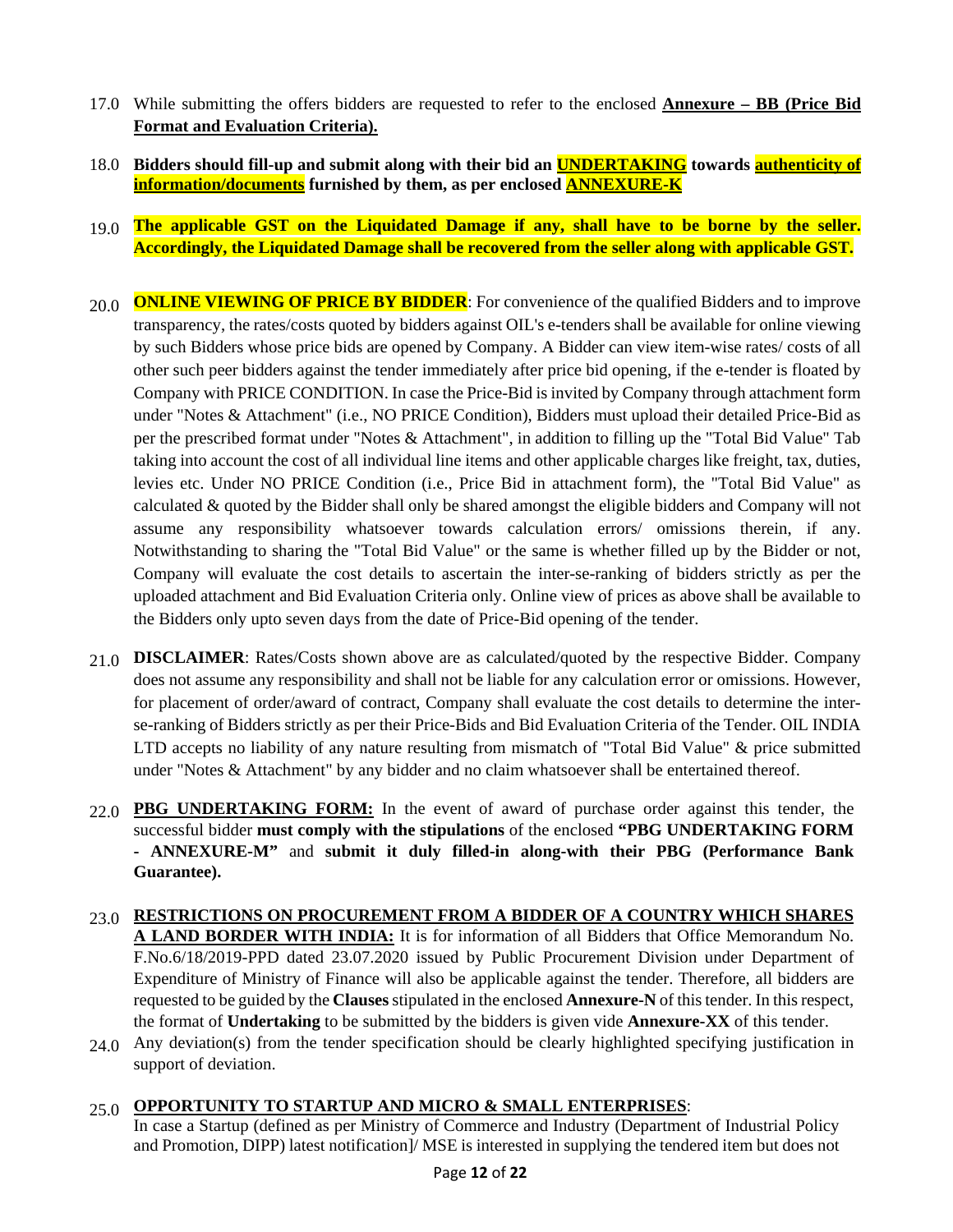meet the Pre-Qualifying Criteria (PQC)/ Proven Track Record (PTR) indicated in the tender document, the Startup/MSE is requested to write a detailed proposal separately, and not against the present tender requirement, to the tender issuing authority about its product. Such proposals shall be accompanied by relevant documents in support of MSE (where applicable) or in case of Startup, following documents shall be given:

1. Certificate of Recognition issued by the Department of Industrial Policy and Promotion, Ministry of Commerce and Industry, Government of India.

2. Certificate of incorporation.

3. Audited Profit & Loss (P&L) Statement of all the Financial Years since incorporation. In case where the Balance sheet has not been prepared, bidder shall submit a certificate in original from its CEO/CFO stating the turnover of the bidding entity separately for each Financial Years since incorporation along with a declaration stating the reason for not furnishing the audited P&L Statement. This certificate shall be endorsed by a Chartered Accountant/Statutory Auditor.

The Proposal shall be examined by OIL and OIL may consider inviting a detailed offer from the Startup/MSE with the intent to place a TRIAL or TEST Order, provided the Startup/MSE meets the Quality and Technical Specifications.

In case the Startup/MSE is successful in the Trial Order, the vendor shall be considered for PQC exemption/relaxation (as the case may be) for the next tender for such item till the time it remains a Startup/MSE.

26.0 Categorisation and various criteria applicable to **MSE** bidders shall be guided by the Gazette Notification No. CG-DL-E-26062020-220191 dated 26.06.2020 and Amendment vide Gazette Notification No. CG-DL-E-16062021-227649 dated 16.06.2021 issued by MINISTRY OF MICRO, SMALL AND MEDIUM ENTERPRISE. The existing enterprises registered under EM-Part II or UAM till 30.06.2020 shall continue to be valid only for a period up to 31.12.2021.

The bidder claiming as MSE status (MSE-General, MSE-SC/ST, MSE -Woman) against this tender has to submit the following documents for availing the benefits applicable to MSEs:

i. Udyam Registration Number with Udyam Registration Certificate.

#### OR

ii. Proof of Registration with District Industry Centers of Khadi and Village Industries Commission of Khadi and Village Industries Board or Coir Board or National Small Industries Corporation or Directorate of Handicrafts and Handloom or Udyog Adhar registration with any other body specified by Ministry of MSME.

Note: *In case bidding MSE is owned by Schedule Caste or Schedule Tribe entrepreneur or Woman Entrepreneur, valid documentary evidence issued by the agency who has registered the bidder as MSE owned by SC/ST entrepreneur/ Woman Entrepreneurs should also be enclosed.*

a) MSE Units (Manufacturers/Service Providers only and not their dealers/distributors) registered with District Industry Centers or Khadi & Village Industries Commission or Khadi & Village Industries Board or Coir Board or National Small Industries Corporation or Directorate of Handicrafts & Handloom or any other body specified by Ministry of MSME shall submit copy of valid Registration Certificate for the items they intend to quote along with the bid. The Registration Certificate should clearly indicate the monetary limit, if any and the items for which bidder are registered with any of the aforesaid agencies. In case bidding MSE is owned by Schedule Caste or Schedule Tribe entrepreneur, valid documentary evidence issued by the agency who has registered the bidder as MSE owned by SC/ST entrepreneur/Woman Entrepreneurs should also be enclosed.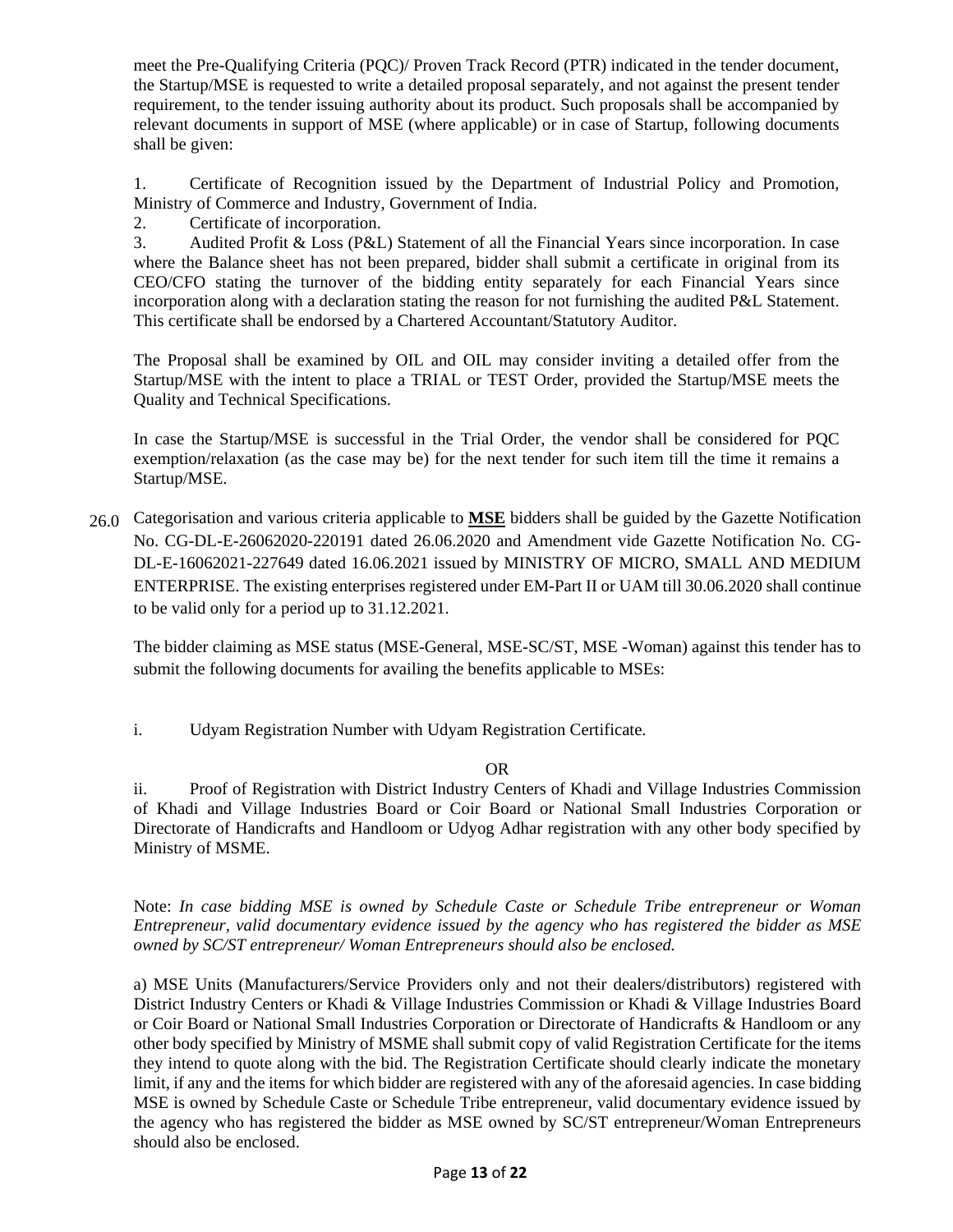The turnover related figures of the bidders claiming as MSE bidders as mentioned above shall be considered based on Bidders self-declarations to be submitted with their bid as per new gazette notification no. CG-DL-E-26062020-220191 dated 26.06.2020. However, in case of any intentional misrepresentations or attempts to suppress facts in the self-declaration, the bidder shall be liable to penalty as specified under section 27 of the Act.

For availing benefits of Purchase Preference under Public Procurement Policy, the interested MSE Bidders must ensure that they are the manufacturer of tendered item(s) and registered with the appropriate authority for the said item(s). The technical offer of such MSE Bidders must include a valid copy of relevant MSE Certificate issued by appropriate authority specifying the item as per tender. Purchase Preference of 15% (fifteen percent) shall be extended to the eligible MSE Bidder (i.e. Manufacturer of tendered goods for procurement) over non-MSE L1 Bidder and PO shall be awarded for full tender quantity on such MSE bidder, subject to matching their quoted rates/costs with non-MSE L1 Bidder.

Bidder to Categorically confirm under which category they want to claim purchase preference i.e. under MSE or PP-LC policy.

# 27.0 **TAX COLLECTIBLE AT SOURCE (TCS):**

Tax Collectible at Source (TCS) applicable under the Income-tax Law and charged by the SUPPLIER shall also be payable by OIL along with consideration for procurement of goods/materials/ equipment. If TCS is collected by the SUPPLIER, a TCS certificate in prescribed Form shall be issued by the SUPPLIER to OIL within the statutory time limit.

Payment towards applicable TCS u/s 206C (IH) of Income Tax Act, 1961 will be made to the supplier provided they are claiming it in their invoice and on submission of following undertaking along with the invoice stating that:

a. TCS is applicable on supply of goods invoiced to OIL as turnover of the supplier in previous year was more than Rs. 10 Cr. and

b. Total supply of goods to OIL in FY ……. (As applicable) exceeds Rs. 50 Lakh and

c. TCS as charged in the invoice has already been deposited (duly indicating the details such as challan No. and date) or would be deposited with Exchequer on or before the due date and

d. TCS certificate as provided in the Income Tax Act will be issued to OIL in time.

However, Performance Security deposit will be released only after the TCS certificate for the amount of tax collected is provided to OIL. Supplier will extend the performance bank guarantee (PBG), wherever required, till the receipt of TCS certificate or else the same will be forfeited to the extent of amount of TCS, if all other conditions of Purchase order are fulfilled.

The above payment condition is applicable only for release of TCS amount charged by supplier u/s 206C (I H) of Income tax Act, 1961.

### 28.0 BIDDERS TO NOTE THAT "ANNEXURE-L" INCORPORATING THE "DOCUMENT VERIFICATION CLAUSE" HAS BEEN ATTACHED HEREWITH. ALL BIDDERS MUST COMPLY WITH THE STIPULATIONS OF THE "DOCUMENT VERIFICATION CLAUSE" WHILE SUBMITTING THEIR OFFERS AGAINST THE TENDER.

## 29.0 **POLICY TO PROVIDE PURCHASE PREFERENCE (LINKED WITH LOCAL CONTENT) (PPLC)**

Bidders to note that Ministry of Petroleum & Natural Gas, Government of India implemented PPLC Policy to provide Purchase Preference (linked with local content) by notification no. Ref. FP-20013/2/2017-FP-PNG dtd. 17.11.2020 and amended from time to time. Clause on applicability of Purchase Preference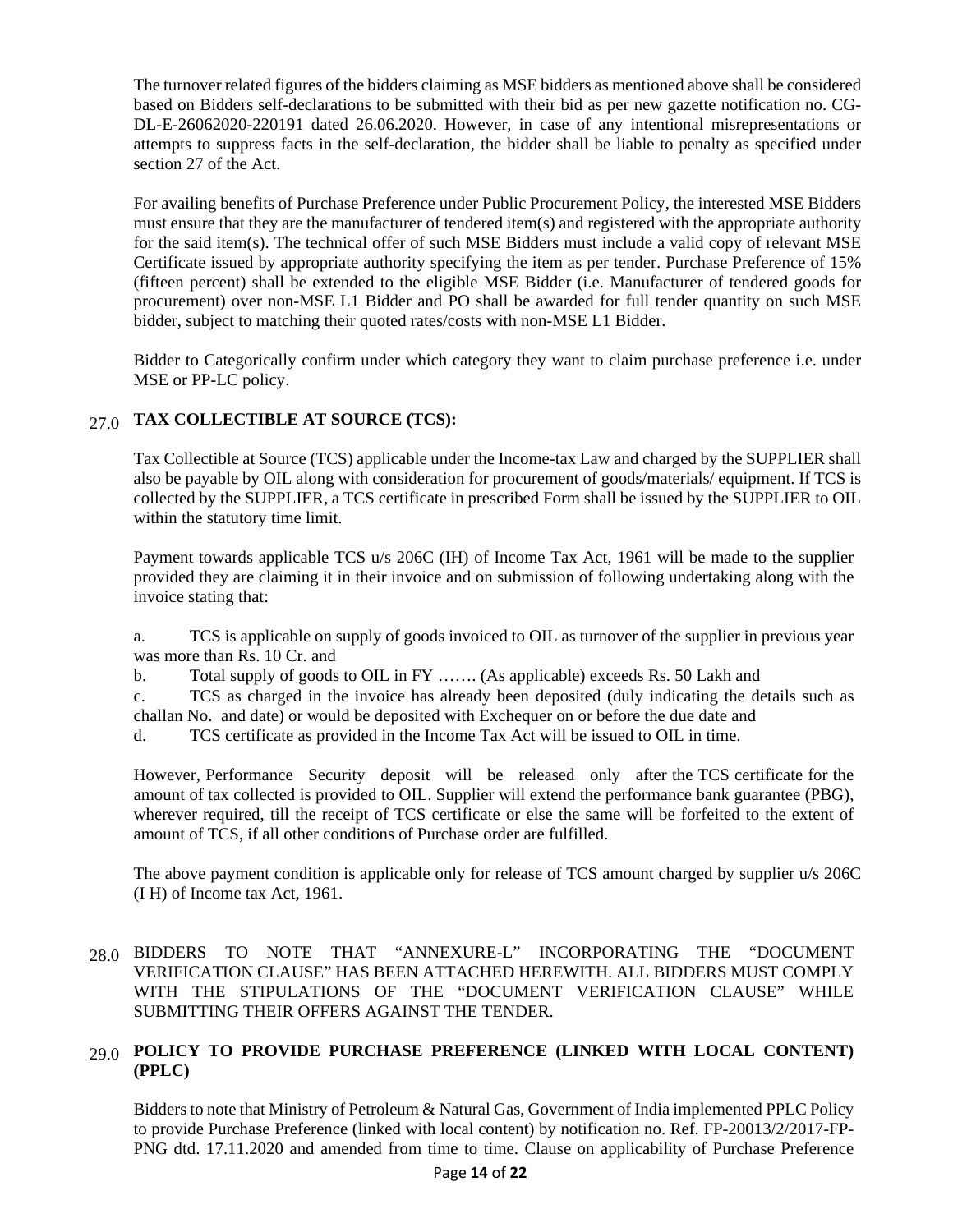(linked with local content) policy in the tender is furnished as **Annexure- EVIII** of the tender document. PP-LC Policy (including its latest modifications/amendments) as may be prevailing on the date of Price Bid Opening shall be applicable against this tender. Bidders are requested to go through the policy and take note of the following while submitting their offer.

# 1. Certification and Verification

Class I/Class II Local suppliers are eligible to bid only if they meet the local content norms, therefore whether or not they want to avail PP-LC benefit, it will still be mandatory for them to give adequate documentation as follows to establish their status as class-I or class-II local supplier:

- (i) At bidding stage:
- a) Price Break-up:
- The bidder shall provide the percentage of local content in the bid.

• The bidder shall submit an undertaking from the authorised signatory of bidder having the power of Attorney alongwith the bid stating the bidder meets the mandatory minimum LC requirement and such undertaking shall become a part of the contract.

• In cases of procurement for a value in excess of Rs 10 crores, the undertaking submitted by the bidder shall be supported by a certificate from the statutory auditor or cost auditor of the company (in case of companies) or from a practicing cost accountant or practising chartered accountant (in respect of other than companies) giving the percentage of local content.

• However, in case of foreign bidder, certificate from the statutory auditor or cost auditor of their own office or subsidiary in India giving the percentage of local content is also acceptable. In case office or subsidiary in India does not exist or Indian office/ subsidiary is not required to appoint statutory auditor or cost auditor, certificate from practising cost accountant or practising chartered accountant giving the percentage of local content is also acceptable.

## (ii) After Contract Award

• The bidder shall submit an undertaking from the authorised signatory of bidder having the power of Attorney alongwith the bid stating the bidder meets the mandatory minimum LC requirement and such undertaking shall become a part of the contract.

In cases of procurement for a value in excess of Rs 10 crores, the undertaking submitted by the bidder shall be supported by a certificate from the statutory auditor or cost auditor of the company (in case of companies) or from a practicing cost accountant or practising chartered accountant (in respect of other than companies) giving the percentage of local content.

• However, in case of foreign bidder, certificate from the statutory auditor or cost auditor of their own office or subsidiary in India giving the percentage of local content is also acceptable. In case office or subsidiary in India does not exist or Indian office/ subsidiary is not required to appoint statutory auditor or cost auditor, certificate from practising cost accountant or practising chartered accountant giving the percentage of local content is also acceptable.

1. Each supplier shall provide the necessary local-content documentation to the statutory auditor, which shall review and determine that local content requirements have been met, and issue a local content certificate to that effect on behalf of procuring company, stating the percentage of local content in the good or service measured. The Auditor shall keep all necessary information obtained from suppliers for measurement of Local Content confidential.

2. The Local Content certificate shall be submitted along with each invoice raised. However, the % of local content may vary with each invoice while maintaining the overall % of local content for the total work/purchase of the pro-rata local content requirement. In case, it is not satisfied cumulatively in the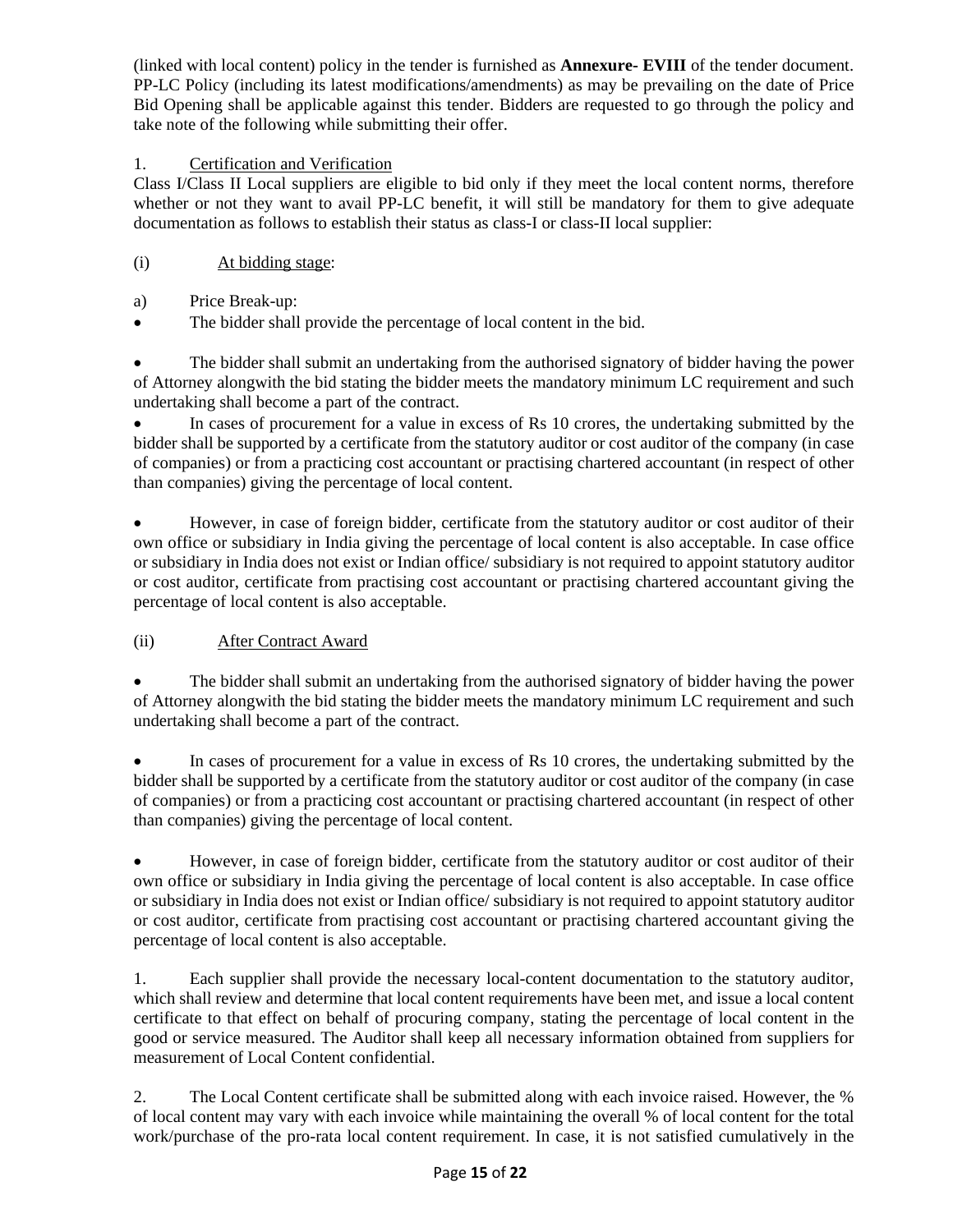invoices raised up to that stage, the supplier shall indicate how the local content requirement would be met in the subsequent stages.

3. As regards cases where currency quoted by the bidder is other than Indian Rupee, exchange rate prevailing on the date of notice inviting tender (NIT) shall be considered for the calculation of Local Content.

The Procuring Company shall also have the authority to audit as well as witness production processes to certify the achievement of the requisite local content.

### 30.0 **APPLICABILITY OF BANNING POLICY OF OIL INDIA LIMITED:**

Banning Policy dated 6th January, 2017 as uploaded in OIL's website will be applicable against the tender (and order in case of award) to deal with any agency (bidder/contractor/supplier/ vendor/service provider) who commits deception, default, fraud or indulged in other misconduct of whatsoever nature in the tendering process and/or order execution processes. Applicability of the policy shall include but not limited to the following in addition to other actions like invoking bid security/performance security/cancellation of order etc. as deemed fit and as mentioned elsewhere in the tender: a) Backing out by bidder within bid validity. b) Backing out by successful bidder after issue of LOA/Order/Contract c) Non/poor performance and order/contract execution default. The bidders who are on Holiday/Banning/Suspension list of OIL on due date of submission of bid/ during the process of evaluation of the bids, the offers of such bidders shall not be considered for bid opening/evaluation/award. If the bidding documents were issued inadvertently/downloaded from website, the offers submitted by such bidders shall also not be considered for bid opening/evaluation/ Award of Work.

31.0 **INTEGRITY PACT:** The Integrity Pact is applicable against this tender. OIL shall be entering into an Integrity Pact with the bidders as per format enclosed vide Annexure-IX of the tender document. This Integrity Pact proforma has been duly signed digitally by OIL's competent signatory. The proforma has to be returned by the bidder (along with the technical bid) duly signed (digitally) by the same signatory who signed the bid, i.e., who is duly authorized to sign the bid. Uploading the Integrity Pact with digital signature will be construed that all pages of the Integrity Pact has been signed by the bidder's authorized signatory who sign the Bid. If any bidder refuses to sign Integrity Pact or declines to submit Integrity Pact with the offer, their bid shall be rejected straightway.

OIL's Independent External Monitors at present are as under:

SHRI SUTANU BEHURIA, IAS (Retd.), e-Mail ID: sutanu2911@gmaiI.com

Shri Om Prakash Singh, IPS (Retd.), Former DGP, Uttar Pradesh e-mail: Ops2020@rediffmail.com

Shri RUDHRA GANGADHARAN, IAS (Retd.), Ex-Secretary, Ministry of Agriculture e-mail: rudhra.gangadharan@gmail.com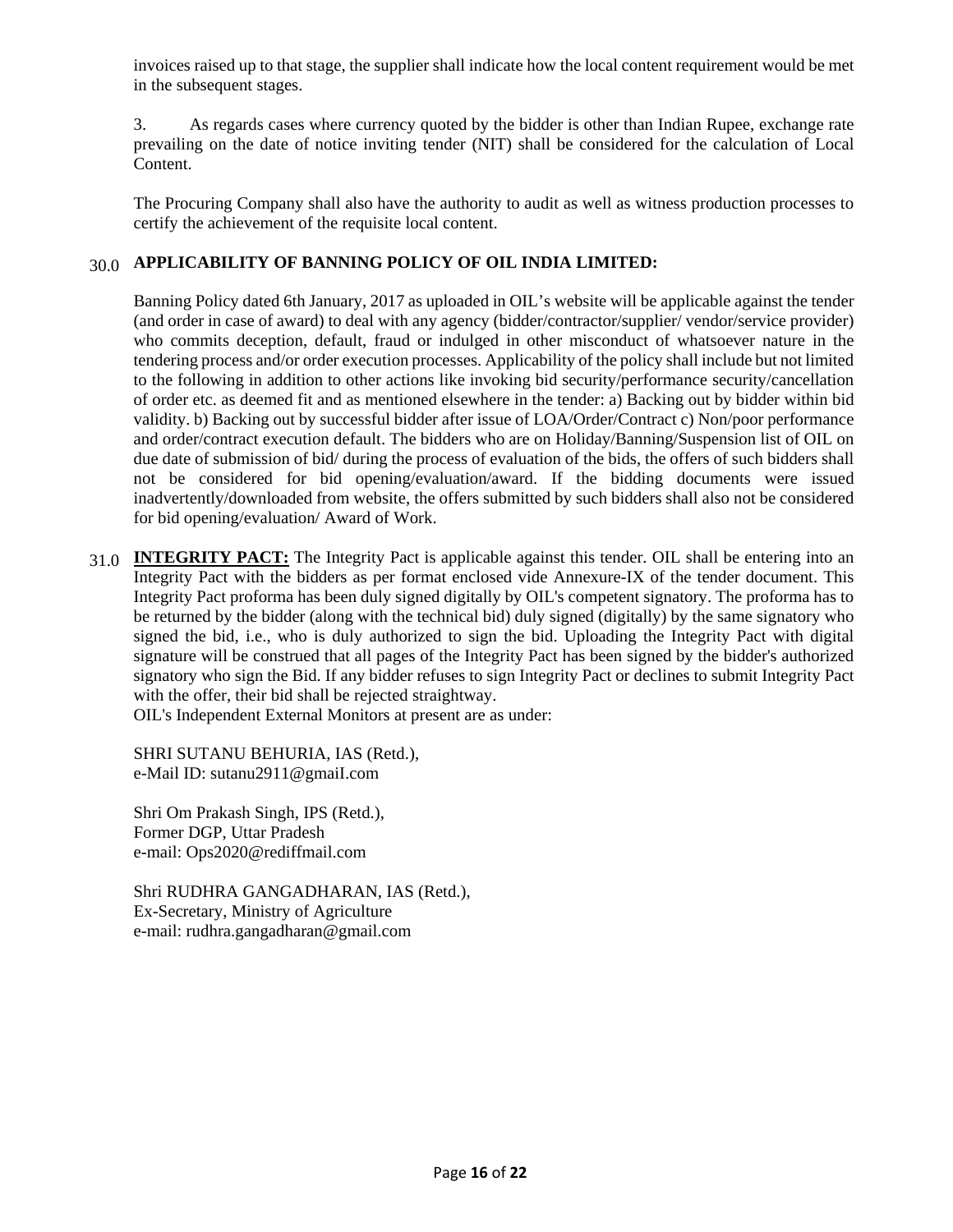#### **INTEGRITY PACT**

#### Between

Oil India Limited (OIL) hereinafter referred to as "The Principal"

And (Name of the bidder) ......................................................hereinafter referred to as "The Bidder/Contractor"

#### **Preamble**:

The Principal intends to award, under laid down organizational procedures, contract/s for **SDI9821P22.**The Principal values full compliance with all relevant laws and regulations, and the principles of economic use of resources, and of fairness and transparency in its relations with its Bidder/s and Contractor/s.

In order to achieve these goals, the Principal cooperates with the renowned international Non-Governmental Organization "Transparency International" (TI). Following TI's national and international experience, the Principal will appoint an external independent Monitor who will monitor the tender process and the execution of the contract for compliance with the principles mentioned above.

#### **Section: 1 -Commitments of the Principal**

**(1)** The Principal commits itself to take all measures necessary to prevent corruption and to observe the following principles:

1. No employee of the Principal, personally or through family members, will in connection with the tender for, or the execution of a contract, demand, take a promise for or accept, for him/herself or third person, any material or immaterial benefit which he/she is not legally entitled to.

2. The Principal will, during the tender process treat all Bidders with equity and reason. The Principal will in particular, before and during the tender process, provide to all Bidders the same information and will not provide to any Bidder confidential/additional information through which the Bidder could obtain an advantage in relation to the tender process or the contract execution.

3. The Principal will exclude from the process all known prejudiced persons.

**(2)** If the Principal obtains information on the conduct of any of its employees which is a criminal offence under the relevant Anti-Corruption Laws of India, or if there be a Page 2 of 6 substantive suspicion in this regard, the Principal will inform its Vigilance Office and in addition can initiate disciplinary actions.

#### **Section: 2 -Commitments of the Bidder/Contractor**

**(1)** The Bidder/Contractor commits itself to take all measures necessary to prevent corruption. He commits himself to observe the following principles during his participation in the tender process and during the contract execution.

1. The Bidder/Contractor will not, directly or through any other person or firm, offer, promise or give to any of the Principal's employees involved in the tender process or the execution of the contract or to any third person any material or immaterial benefit which h e/she is not legally entitled to, in order to obtain in exchange any advantage of any kind whatsoever during the tender process or during the execution of the contract.

2. The Bidder/Contractor will not enter with other Bidders into any undisclosed agreement or understanding, whether formal or informal. This applies in particular to prices, specifications, certifications, Subsidiary contracts, submission or non-submission of bids or any other actions to restrict competitiveness or to introduce cartelization in the bidding process.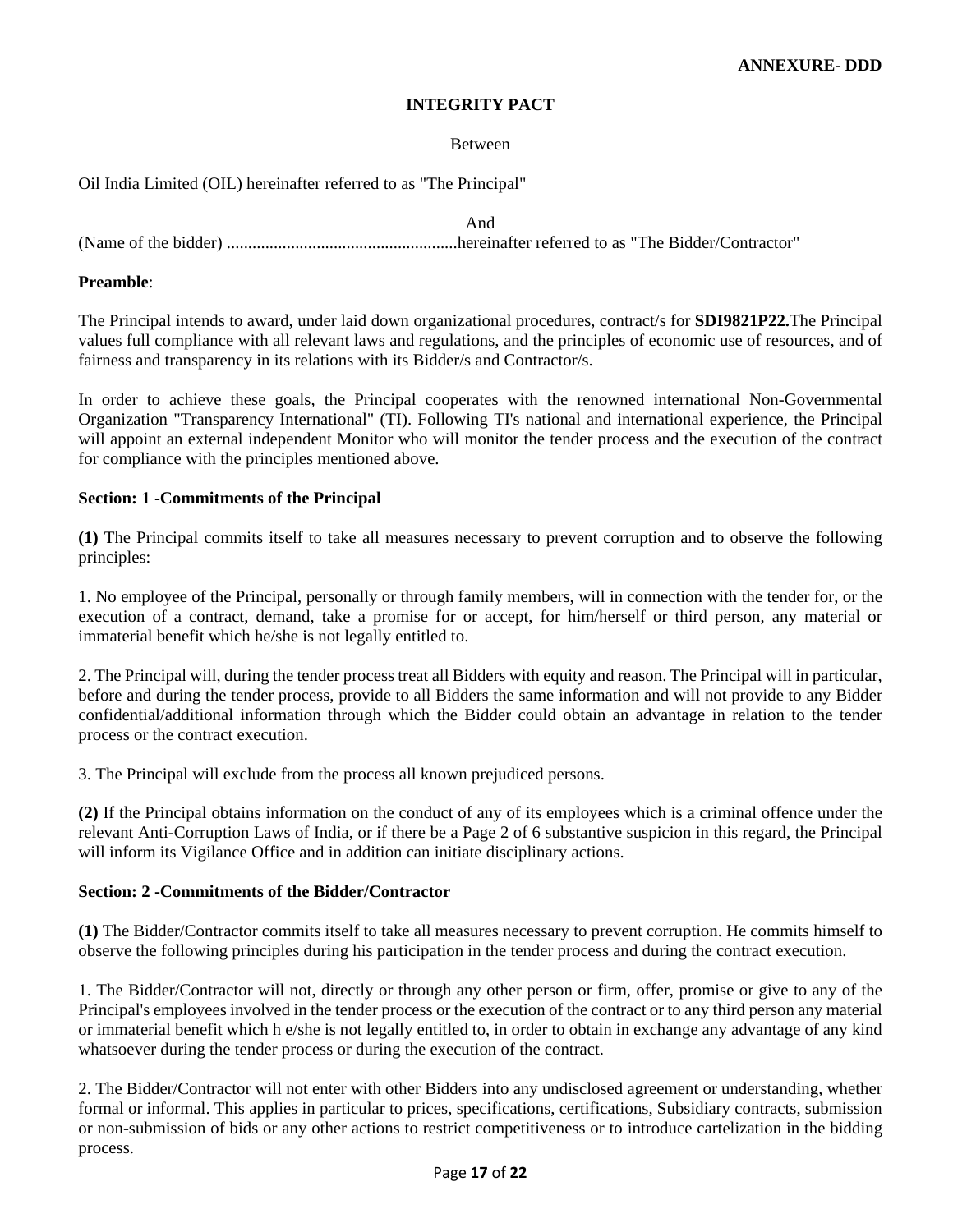3. The Bidder/Contractor will not commit any offence under the relevant Anticorruption Laws of India; further the Bidder/Contractor will not use improperly, for purposes of competition or personal gain, or pass on to others, any information or document provided by the Principal as part of the business relationship, regarding plans, technical proposals and business details, including information contained or transmitted electronically.

4. The Bidder/Contractor will, when presenting his bid, disclose any and all payments he has made, is committed to or intends to make to agents, brokers or any other intermediaries in connection with the award of the contract.

**(2)** The Bidder/Contractor will not instigate third persons to commit offences outlined above or be an accessory to such offences.

(3) The Bidder/Contractor signing Integrity Pact shall not approach the Courts while representing the matters to IEMs and he/she will await their decision in the matter.

#### **Section 3 -Disqualification from tender process and exclusion from future Contracts**

If the Bidder, before contract award has committed a transgression through a violation of Section 2 or in any other form such as to put his reliability or risibility as Bidder into question, the Principal is entitled to disqualify the Bidder from the tender process or to terminate the contract, if already signed, for such reason.

1. If the Bidder/Contractor has committed a transgression through a violation of Section 2 such as to put his reliability or credibility into question, the Principal is entitled also to exclude the Bidder/Contractor from future contract award processes. The imposition and duration of the exclusion will be determined by the severity of the transgression. The severity will be determined by the circumstances of the case, in particular the number of transgressions, the position of the transgressions within the company hierarchy of the Bidder and the amount of the damage. The exclusion will be imposed for a minimum of 6 months and maximum of 3 years.

2. The Bidder accepts and undertakes to respect and uphold the Principal's Absolute right to resort to and impose such exclusion and further accepts and undertakes not to challenge or question such exclusion on any ground, including the lack of any hearing before the decision to resort to such exclusion is taken. This undertaking is given freely and after obtaining independent legal advice.

3. If the Bidder/Contractor can prove that he has restored/recouped the Damage caused by him and has installed a suitable corruption prevention system, the Principal may revoke the exclusion prematurely.

4. A transgression is considered to have occurred if in light of available evidence, no reasonable doubt is possible.

5. Integrity Pact, in respect of a particular contract, shall be operative from the date Integrity Pact is signed by both the parties till the final completion of the contract **or as mentioned in Section 9- Pact Duration whichever is later**. Any violation of the same would entail disqualification of the bidders and exclusion from future business dealings

#### **Section 4 -Compensation for Damages**

1. If the Principal has disqualified the Bidder from the tender process prior to the award according to Section 3, the Principal is entitled to demand and recover from the Bidder liquidated damages equivalent to Earnest Money Deposit / Bid Security.

(2) If the Principal has terminated the contract according to Section 3, or if the Principal is entitled to terminate the contract according to Section 3, the principal shall be entitled to demand and recover from the Contractor liquidated damages equivalent to Security Deposit / Performance Bank Guarantee.

3. The bidder agrees and undertakes to pay the said amounts without protest or demur subject only to condition that if the Bidder/Contractor can prove and establish that the exclusion of the Bidder from the tender process or the termination of the contract after the contract award has caused no damage or less damage than the amount or the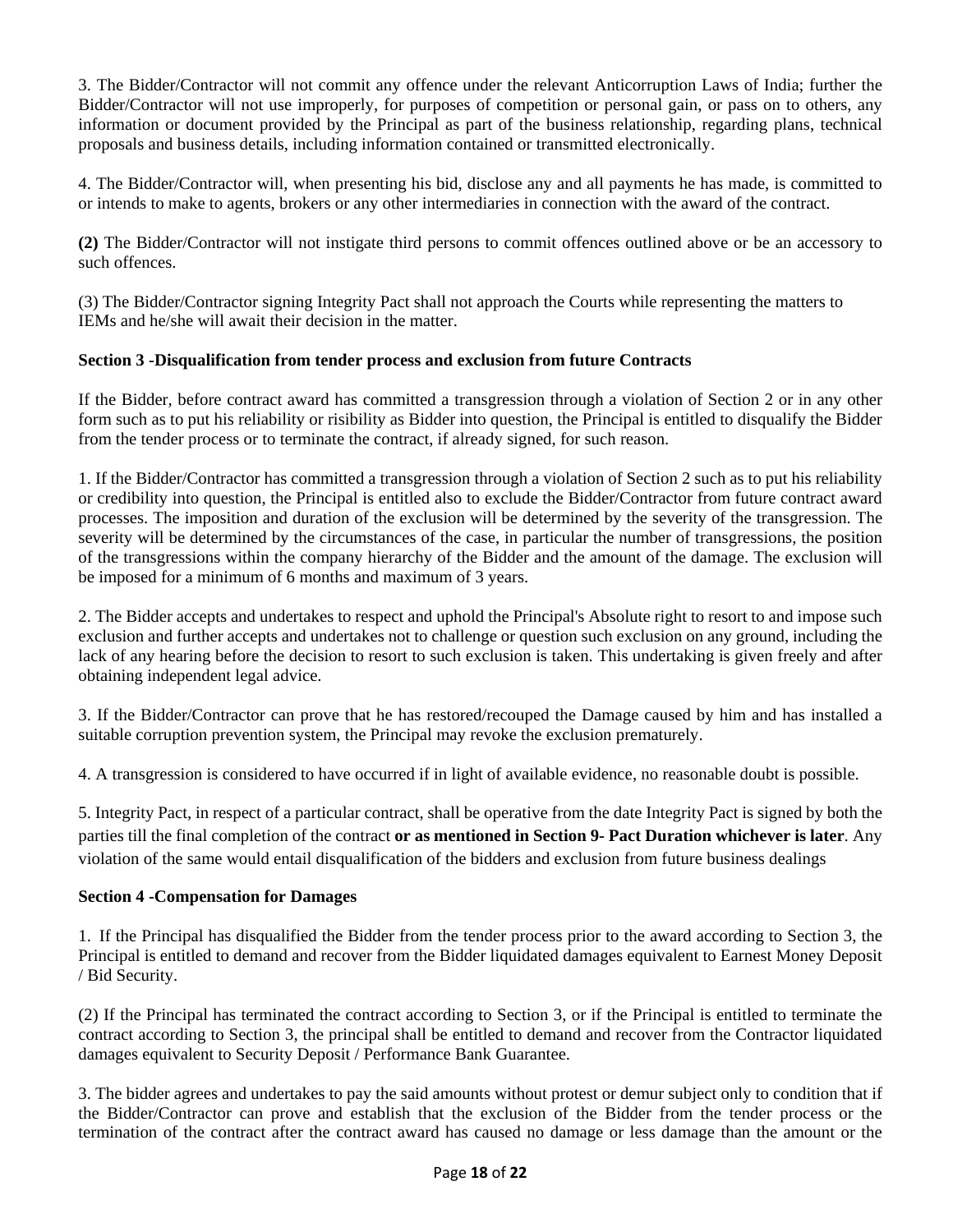liquidated damages, the Bidder/Contractor shall compensate the Principal only to the extent of the damage in the amount proved.

### **Section 5 -Previous transgression**

1. The Bidder declares that no previous transgression occurred in the last 3 years with any other Company in any country conforming to the TI approach or with any other Public Sector Enterprise in India that could justify his exclusion from the tender process.

2. If the Bidder makes incorrect statement on this subject, he can be disqualified from the tender process or the contract, if already awarded, can be terminated for such reason.

#### **Section: 6 -Equal treatment of all Bidders/Contractor/Subcontractors**

1. The Principal will enter into Pacts on identical terms with all bidders and contractors.

2. The Bidder / Contractor undertake(s) to procure from all subcontractors a commitment in conformity with this Integrity Pact. The Bidder/Contractor shall be responsible for any violation(s) of the provisions laid down in this agreement/Pact by any of its sub-contractors/sub-vendors.

3. The Principal will disqualify from the tender process all bidders who do not sign this Pact or violate its provisions.

#### **Section: 7 -Criminal charges against violating Bidders/Contractors/ Subcontractors**

If the Principal obtains knowledge of conduct of a Bidder, Contractor or Subcontractor, or of an employee or a representative or an associate of a Bidder, Contractor or Subcontractor, which constitutes corruption, or if the Principal has substantive suspicion in this regard, the Principal will inform the Vigilance Office.

#### **Section: 8 -External Independent Monitor/Monitors**

1. The Principal appoints competent and credible external independent Monitor for this Pact. The task of the Monitor is to review independently and objectively, whether and to what extent the parties comply with the obligations under this agreement.

2. The Monitor is not subject to instructions by the representatives of the parties and performs his functions neutrally and independently. He reports to the Chairperson of the Board of the Principal.

3. The Contractor accepts that the Monitor has the right to access without restriction to all Project documentation of the Principal including that provided by the Contractor. The Contractor will also grant the Monitor, upon his request and demonstration of a valid interest, unrestricted and unconditional access to his project documentation. The same is applicable to Subcontractors. The Monitor is under contractual obligation to treat the information and documents of the Bidder/Contractor/Subcontractor with confidentiality.

4. The Principal will provide to the Monitor sufficient information about all meetings among the parties related to the Project provided such meetings could have an impact on the contractual relations between the Principal and the Contractor. The parties offer to the Monitor the option to participate in such meetings.

5. As soon as the Monitor notices, or believes to notice, a violation of this agreement, he will so inform the Management of the Principal and request the Management to discontinue or heal the violation, or to take other relevant action. The monitor can in this regard submit non-binding recommendations. Beyond this, the Monitor has no right to demand from the parties that they act in a specific manner, refrain from action or tolerate action. However, the Independent External Monitor shall give an opportunity to the bidder / contractor to present its case before making its recommendations to the Principal.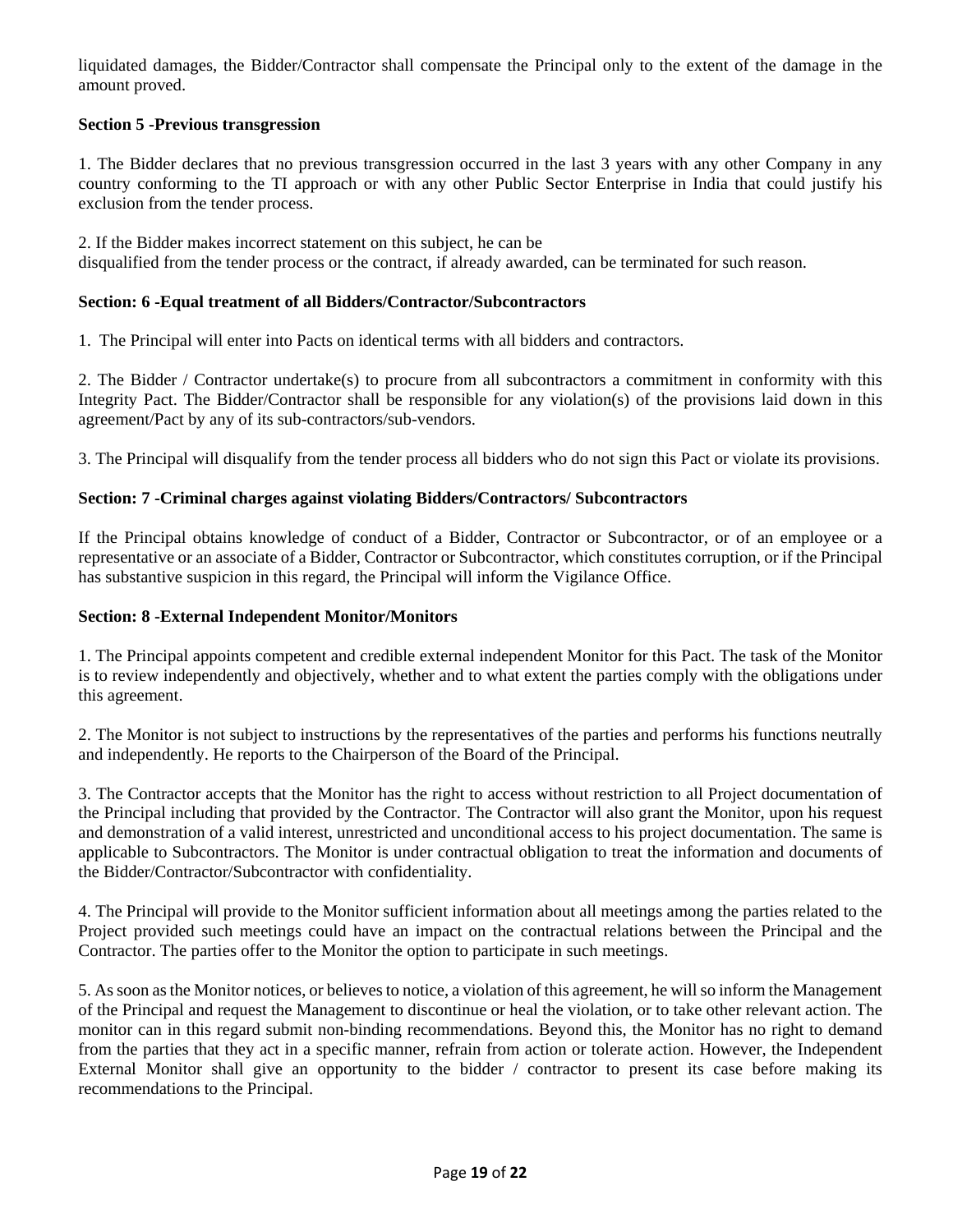6. The Monitor will submit a written report to the Chairperson of the Board of the Principal within 8 to 10 weeks from the date of reference or intimation to him by the 'Principal' and, should the occasion arise, submit proposals for correcting problematic situations.

7. If the Monitor has reported to the Chairperson of the Board a Substantiated suspicion of an offence under relevant Anti-Corruption Laws of India, and the Chairperson has not, within reasonable time, taken visible action to proceed against such offence or reported it to the Vigilance Office, the Monitor may also transmit this information directly to the Central Vigilance Commissioner, Government of India.

8. The word 'Monitor' would include both singular and plural.

#### **Section:9 -Pact Duration**

This Pact begins when both parties have legally signed it. It expires for the Contractor 12 months after the last payment under the respective contract, and for all other Bidders 6 months after the contract has been awarded. If any claim is made/ lodged during this time, the same shall be binding and continue to be valid despite the lapse of this pact as specified above, unless it is discharged/determined by Chairperson of the Principal.

#### **Section:10 -Other provisions**

1. This agreement is subject to Indian Law. Place of performance and jurisdiction is the Registered Office of the Principal, i.e. New Delhi. The Arbitration clause provided in the main tender document / contract shall not be applicable for any issue / dispute arising under Integrity Pact.

2. Changes and supplements as well as termination notices need to be made in writing. Side agreements have not been made.

3. If the Contractor is a partnership or a consortium, this agreement must be, signed by all partners or consortium members.

4. Should one or several provisions of this agreement turn out to be invalid, the remainder of this agreement remains valid. In this case, the parties will strive to come to an agreement to their original intensions.

#### **SUKANYA BURAGOHAIN**

**MM (IP)**

**………………………………….. …………………………………... For the Principal For the Bidder/Contractor**

Witness 1: .............................

Witness 2: .............................

Place: DULIAJAN Date: 15.03.2022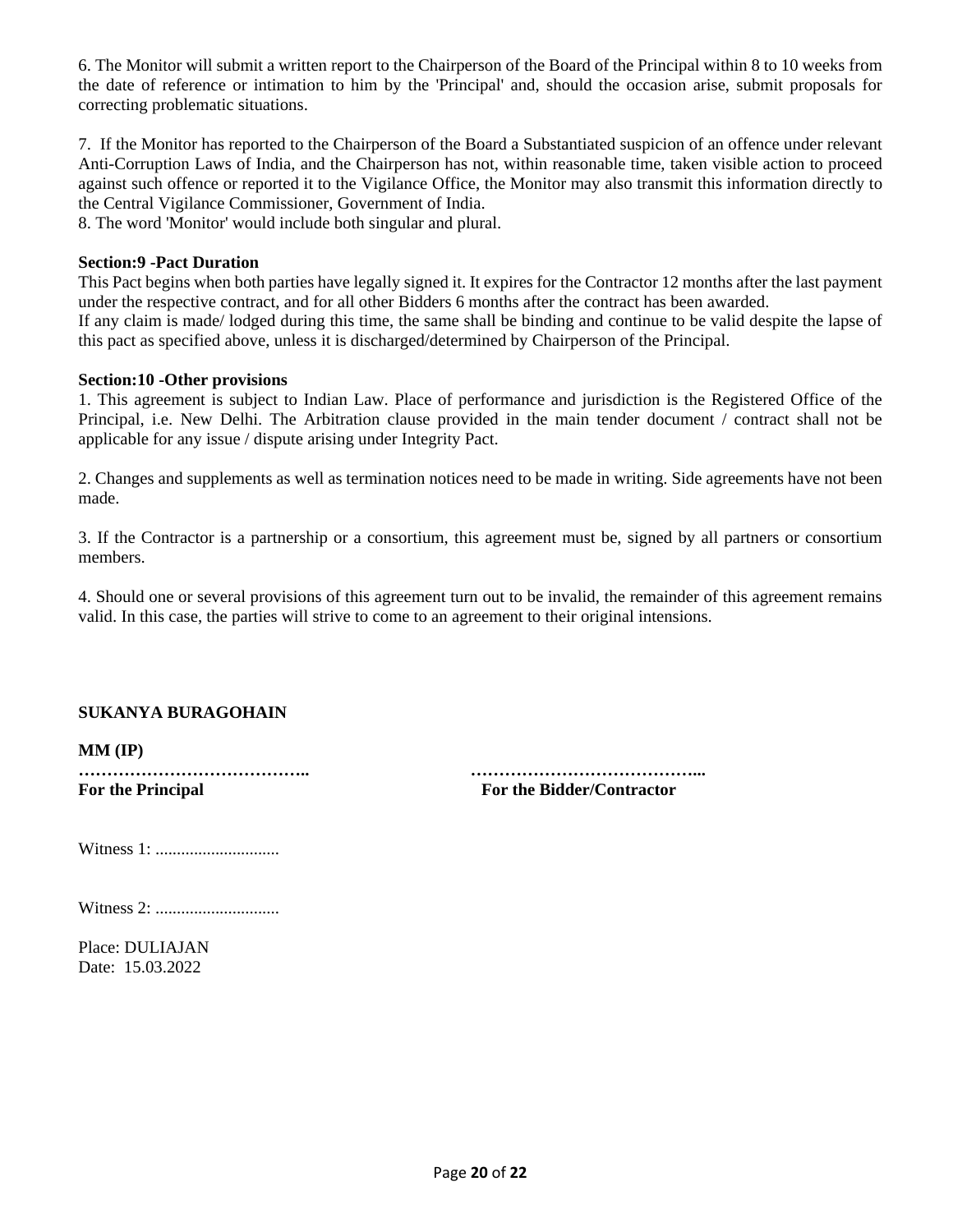# **COMMERCIAL CHECK LIST**

**A.** The Commercial Check List must be completed and returned with your offer. Please ensure that all these points are covered in your offer. These will ensure that your offer is properly evaluated. Please select "yes" or "no" to the following questions, in the right-hand column.

| Sl. No.    | <b>REQUIREMENT</b>                                                                                                                                                                                                                                                                                                                                           | <b>COMPLIANCE</b><br>Yes/No/Not<br><b>Applicable</b> |
|------------|--------------------------------------------------------------------------------------------------------------------------------------------------------------------------------------------------------------------------------------------------------------------------------------------------------------------------------------------------------------|------------------------------------------------------|
| 1.0        | Whether bid submitted under Single Stage Two Bid System?                                                                                                                                                                                                                                                                                                     |                                                      |
| 2.0        | Whether quoted as manufacturer?                                                                                                                                                                                                                                                                                                                              |                                                      |
| 2.1        | Whether quoted as OM Dealer/Supply House.                                                                                                                                                                                                                                                                                                                    |                                                      |
| 2.2        | If quoted as OM Dealer/Supply House                                                                                                                                                                                                                                                                                                                          |                                                      |
|            | (a) Whether submitted valid and proper authorization letter from manufacturer<br>confirming that bidder is their authorized Dealer/supply House for the product                                                                                                                                                                                              |                                                      |
|            | offered?                                                                                                                                                                                                                                                                                                                                                     |                                                      |
|            | (b) Whether manufacturer's back-up Warranty/Guarantee certificate submitted?                                                                                                                                                                                                                                                                                 |                                                      |
| 3.0        | Whether Purchase Preference claimed? If so, whether under -                                                                                                                                                                                                                                                                                                  |                                                      |
|            | PPLC (Whether relevant documents uploaded?)<br>(i)                                                                                                                                                                                                                                                                                                           |                                                      |
|            | (ii)<br>MSE (Whether relevant documents uploaded?)                                                                                                                                                                                                                                                                                                           |                                                      |
| 4.0        | Whether offered firm prices?                                                                                                                                                                                                                                                                                                                                 |                                                      |
| 4.1        | Whether quoted offer validity of minimum 120 days from the bid closing date of<br>tender?                                                                                                                                                                                                                                                                    |                                                      |
| 4.2        | Whether agreed to delivery period as per NIT, i.e.,                                                                                                                                                                                                                                                                                                          |                                                      |
|            | "The successful bidders shall have to ensure that the supply is made positively                                                                                                                                                                                                                                                                              |                                                      |
|            | within 7 days of receipt of the notice from OIL. however, in case of                                                                                                                                                                                                                                                                                         |                                                      |
|            | operational exigency, the bidder shall supply within 24 hours of receipt of                                                                                                                                                                                                                                                                                  |                                                      |
|            | notice from OIL. Generally, the notice for supply shall be given by OIL's                                                                                                                                                                                                                                                                                    |                                                      |
|            | representative over telephone"?                                                                                                                                                                                                                                                                                                                              |                                                      |
| 4.3        | Whether agreed to the NIT Warranty clause?                                                                                                                                                                                                                                                                                                                   |                                                      |
| 4.4        | Whether confirmed acceptance of tender Payment Terms as per Tender?                                                                                                                                                                                                                                                                                          |                                                      |
| 5.0<br>5.1 | Whether confirmed to submit PBG as asked for in NIT?                                                                                                                                                                                                                                                                                                         |                                                      |
| 6.0        | Whether agreed to submit PBG within 30 days of placement of order?                                                                                                                                                                                                                                                                                           |                                                      |
| 7.0        | Whether Price submitted as per Price Schedule?<br>Whether quoted as per NIT (without any deviations)?                                                                                                                                                                                                                                                        |                                                      |
| 7.0        | Whether quoted any deviation?                                                                                                                                                                                                                                                                                                                                |                                                      |
| 7.1        | Whether deviation separately highlighted?                                                                                                                                                                                                                                                                                                                    |                                                      |
| 8.1        | Whether technical literature / catalogue enclosed?                                                                                                                                                                                                                                                                                                           |                                                      |
| 8.2        | Whether weight & volume of items offered indicated?                                                                                                                                                                                                                                                                                                          |                                                      |
| 10.1       | Road transportation charges up to Duliajan quoted?                                                                                                                                                                                                                                                                                                           |                                                      |
| 11.0       | Whether all BRC/BEC clauses accepted?                                                                                                                                                                                                                                                                                                                        |                                                      |
| 12.0       | Whether Integrity Pact with digital signature uploaded?                                                                                                                                                                                                                                                                                                      |                                                      |
| 12.1       | Whether all the clauses in the Integrity Pact have been accepted?                                                                                                                                                                                                                                                                                            |                                                      |
| 13.0       | Whether indicated 'Local Content' required as per PPLC Policy?                                                                                                                                                                                                                                                                                               |                                                      |
|            |                                                                                                                                                                                                                                                                                                                                                              |                                                      |
| 14.0       | Whether the Bidder has got the various documents required against BEC/BRC of<br>the tender verified and certified by anyone of the Independent Inspection<br>Agencies for Document verification and has submitted the duly certified<br>documents alongwith the Inspection Certificate issued by the Inspection<br>Agencies as part of their Technical Bids. |                                                      |
| 15.0       | Whether The Bidder has submitted the Undertaking from Independent Inspection<br>Agencies for Document Verification as per (Proforma - 11) alongwith the<br>Technical bid.                                                                                                                                                                                    |                                                      |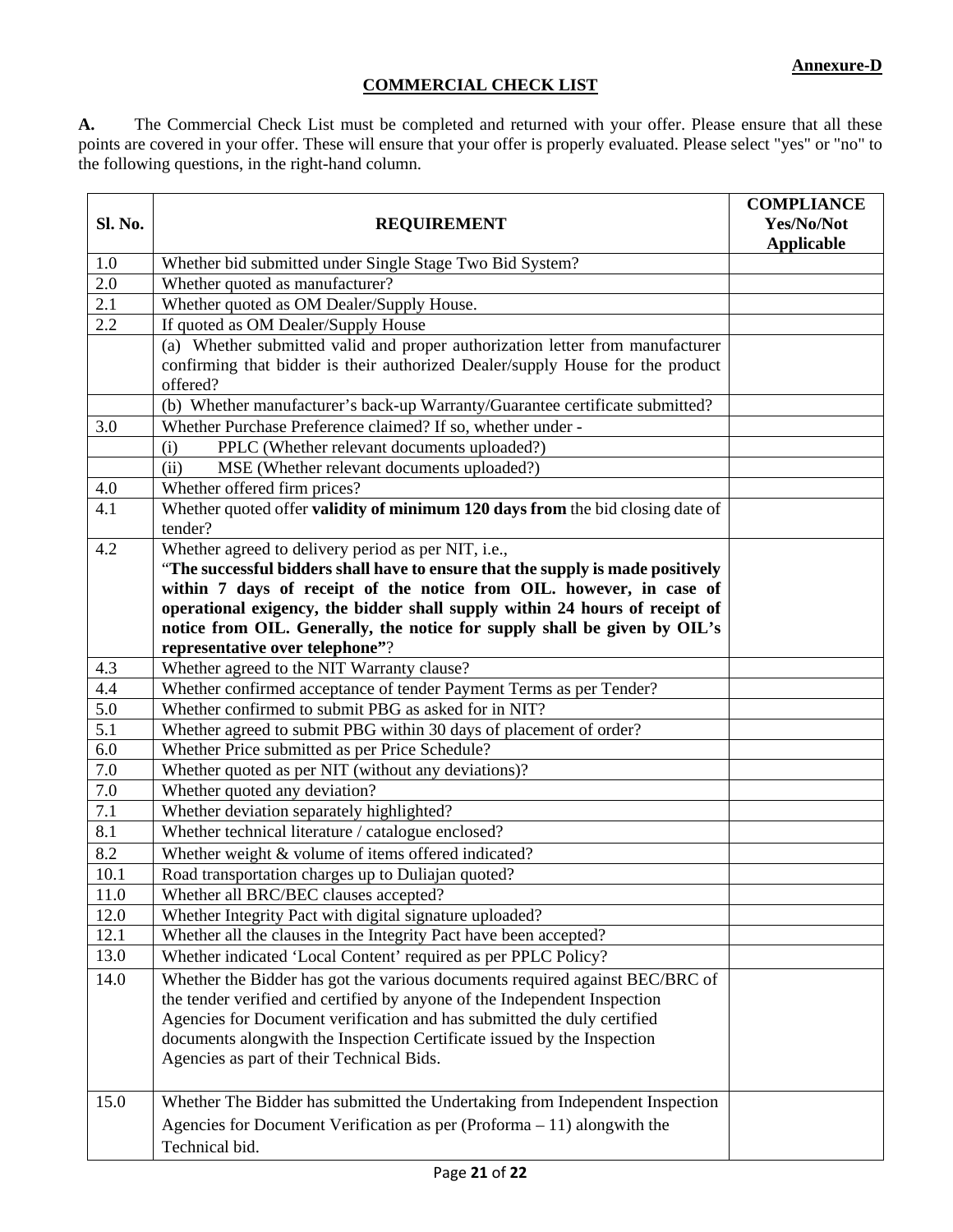| Sl.<br>No.           | Requirement                                                                                                                                                                                                                                                                                                                                                                                                                                                                                                                                                                                                                                                                                                                                                                                             | <b>Bidder's Reply</b> |
|----------------------|---------------------------------------------------------------------------------------------------------------------------------------------------------------------------------------------------------------------------------------------------------------------------------------------------------------------------------------------------------------------------------------------------------------------------------------------------------------------------------------------------------------------------------------------------------------------------------------------------------------------------------------------------------------------------------------------------------------------------------------------------------------------------------------------------------|-----------------------|
| $\mathbf{1}$         | Offer reference & Date                                                                                                                                                                                                                                                                                                                                                                                                                                                                                                                                                                                                                                                                                                                                                                                  |                       |
| $\overline{2}$       | Name, Address, Phone No & E-mail of Bidder                                                                                                                                                                                                                                                                                                                                                                                                                                                                                                                                                                                                                                                                                                                                                              |                       |
| 3                    | Bank details of Bidder                                                                                                                                                                                                                                                                                                                                                                                                                                                                                                                                                                                                                                                                                                                                                                                  |                       |
| 4                    | Name of Manufacturer                                                                                                                                                                                                                                                                                                                                                                                                                                                                                                                                                                                                                                                                                                                                                                                    |                       |
| 5                    | <b>Bid validity</b>                                                                                                                                                                                                                                                                                                                                                                                                                                                                                                                                                                                                                                                                                                                                                                                     |                       |
| 6                    | Payment Terms                                                                                                                                                                                                                                                                                                                                                                                                                                                                                                                                                                                                                                                                                                                                                                                           |                       |
| $\overline{7}$       | <b>Guarantee/Warranty Terms</b>                                                                                                                                                                                                                                                                                                                                                                                                                                                                                                                                                                                                                                                                                                                                                                         |                       |
| 8                    | Delivery Period                                                                                                                                                                                                                                                                                                                                                                                                                                                                                                                                                                                                                                                                                                                                                                                         |                       |
| 9                    | Country of Origin                                                                                                                                                                                                                                                                                                                                                                                                                                                                                                                                                                                                                                                                                                                                                                                       |                       |
| 10                   | <b>Despatching Station</b>                                                                                                                                                                                                                                                                                                                                                                                                                                                                                                                                                                                                                                                                                                                                                                              |                       |
| 11                   | Confirm submission Integrity pact, if required as per NIT                                                                                                                                                                                                                                                                                                                                                                                                                                                                                                                                                                                                                                                                                                                                               |                       |
| 12                   | Confirm acceptance of PBG clause, if required as per NIT                                                                                                                                                                                                                                                                                                                                                                                                                                                                                                                                                                                                                                                                                                                                                |                       |
| 13                   | Compliance to:                                                                                                                                                                                                                                                                                                                                                                                                                                                                                                                                                                                                                                                                                                                                                                                          |                       |
|                      |                                                                                                                                                                                                                                                                                                                                                                                                                                                                                                                                                                                                                                                                                                                                                                                                         |                       |
|                      | Warranty/Guarantee                                                                                                                                                                                                                                                                                                                                                                                                                                                                                                                                                                                                                                                                                                                                                                                      |                       |
|                      |                                                                                                                                                                                                                                                                                                                                                                                                                                                                                                                                                                                                                                                                                                                                                                                                         |                       |
|                      |                                                                                                                                                                                                                                                                                                                                                                                                                                                                                                                                                                                                                                                                                                                                                                                                         |                       |
|                      |                                                                                                                                                                                                                                                                                                                                                                                                                                                                                                                                                                                                                                                                                                                                                                                                         |                       |
|                      |                                                                                                                                                                                                                                                                                                                                                                                                                                                                                                                                                                                                                                                                                                                                                                                                         |                       |
|                      |                                                                                                                                                                                                                                                                                                                                                                                                                                                                                                                                                                                                                                                                                                                                                                                                         |                       |
|                      |                                                                                                                                                                                                                                                                                                                                                                                                                                                                                                                                                                                                                                                                                                                                                                                                         |                       |
|                      |                                                                                                                                                                                                                                                                                                                                                                                                                                                                                                                                                                                                                                                                                                                                                                                                         |                       |
|                      |                                                                                                                                                                                                                                                                                                                                                                                                                                                                                                                                                                                                                                                                                                                                                                                                         |                       |
|                      |                                                                                                                                                                                                                                                                                                                                                                                                                                                                                                                                                                                                                                                                                                                                                                                                         |                       |
|                      |                                                                                                                                                                                                                                                                                                                                                                                                                                                                                                                                                                                                                                                                                                                                                                                                         |                       |
|                      |                                                                                                                                                                                                                                                                                                                                                                                                                                                                                                                                                                                                                                                                                                                                                                                                         |                       |
|                      |                                                                                                                                                                                                                                                                                                                                                                                                                                                                                                                                                                                                                                                                                                                                                                                                         |                       |
|                      |                                                                                                                                                                                                                                                                                                                                                                                                                                                                                                                                                                                                                                                                                                                                                                                                         |                       |
|                      |                                                                                                                                                                                                                                                                                                                                                                                                                                                                                                                                                                                                                                                                                                                                                                                                         |                       |
| 14<br>15<br>16<br>17 | Liquidated Damage<br>Arbitration/Resolution of Dispute<br>Force Majeure<br>Applicable laws<br>Confirm submission of the balance sheet/Financial Statements for the<br>financial year (as applicable). If not, whether declaration as per BRC<br>submitted<br>Confirm submission of undertaking towards authenticity of submitted<br>documents.<br>Exception/Deviations quoted, if any, to be given in details or refer to<br>respective page of the bid documents. ANNEXURE III of General<br>Terms & Conditions" for e-Procurement as per Booklet No.<br>MM/LOCAL/E-01/2005 for E-procurement submitted in this regard?<br>Whether submitted all the applicable Annexures as per document<br>General Terms & Conditions" for e-Procurement as per Booklet No.<br>MM/LOCAL/E-01/2005 for E-procurement. |                       |